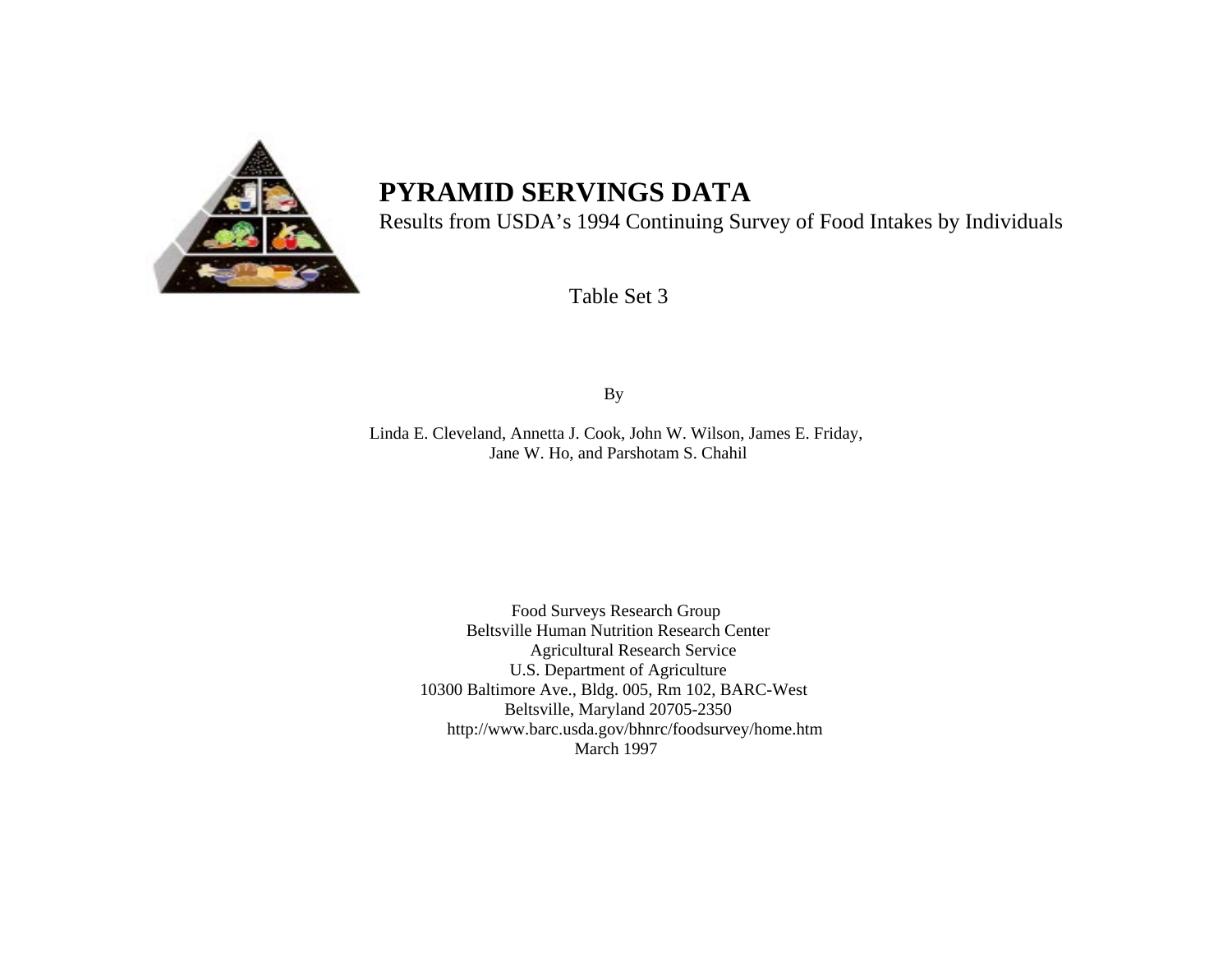# **How Do American Diets Stack Up Compared to Food Guide Pyramid Recommendations?**

A survey of what Americans eat conducted by the U.S. Department of Agriculture (USDA) provides the answer. In 1994, as part of the Continuing Survey of Food Intakes by Individuals (CSFII), USDA interviewed people nationwide to find out what they ate and drank (USDA-ARS 1996). Results reported here are based on information from 4,952 people 2 years of age and over who provided food intakes on 2 days. These results were compared to the recommendations in USDA's Food Guide Pyramid (USDA 1992).



The Pyramid shows a recommended range of servings to eat each day from five major food groups -- Grain, Vegetable, Fruit, Dairy, and Meat. In general, the numbers of servings that are right for a person depend on calorie needs; people who need more calories should eat more servings. The Pyramid also provides guidance to help people choose diets low in fat and moderate in sugars.



In 1994, the average diet of Americans 2 years of age and over contained almost 2,000 calories. On average, servings from the fruit, dairy, and meat groups were below recommended ranges and servings from the grain and vegetable groups were near the bottom of recommended ranges. Calories from fats and sugars exceeded Pyramid recommendations.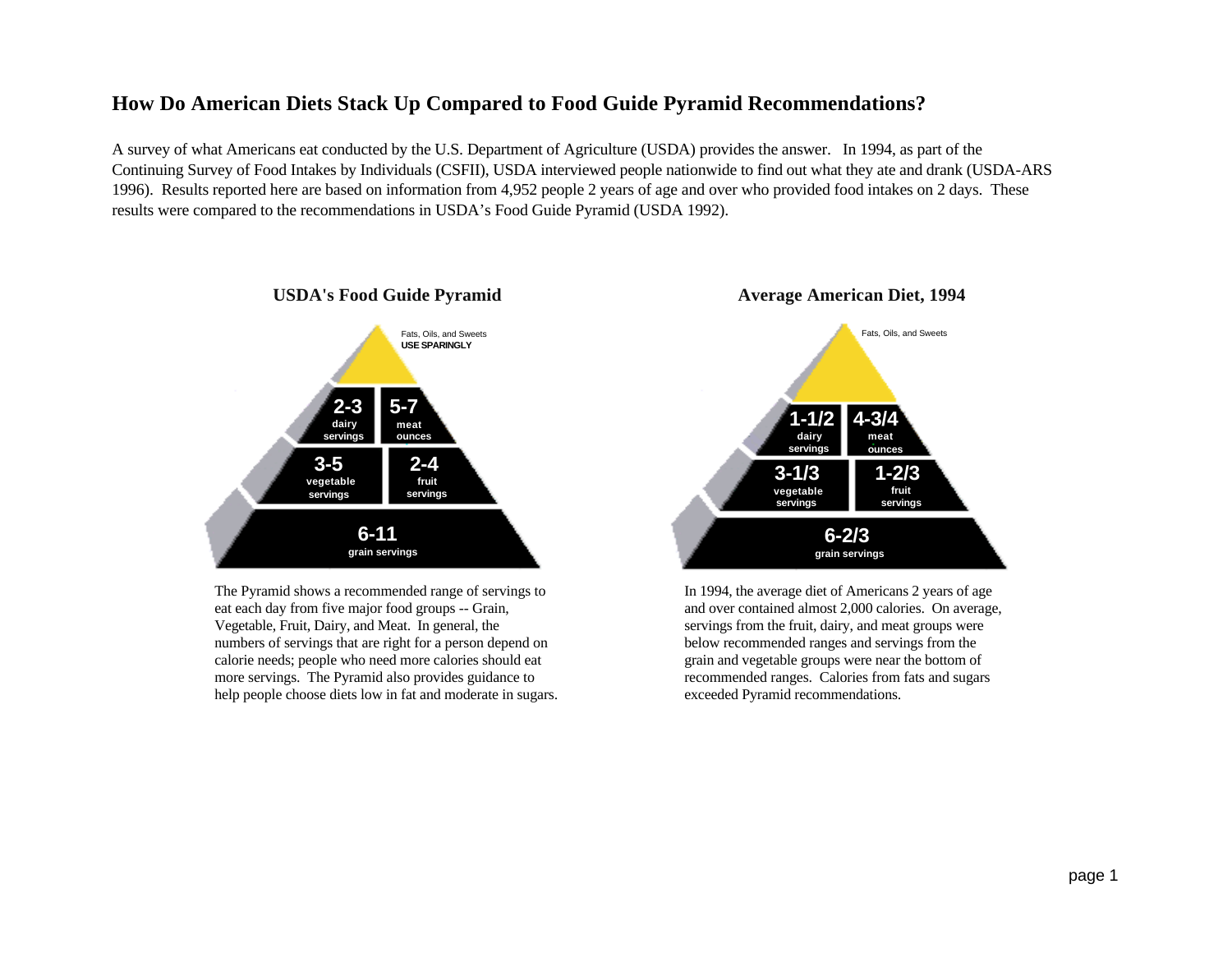# **A New Method for Evaluating Food Intakes...**

USDA has developed a new method for converting data from the CSFII into servings to find out how well Americans eat compared to Pyramid recommendations. The method adheres to Pyramid principles, uses the serving sizes specified by the Pyramid, and strictly categorizes foods according to Pyramid criteria. Since many foods people eat -- foods like pizza, soups, and pies -- count toward more than one food group, the method separates foods into their ingredients before servings are counted.

# **Interpreting the Food Guide Pyramid Recommendations...**

The Pyramid provides guidance for individuals 2 years of age and over. According to the Pyramid, everyone should eat at least the lowest number of servings within recommended ranges. Except for the dairy group, the number of servings that is right for a person depends on his or her calorie needs. For the dairy group, the recommended number of servings depends on age and for women, on whether or not they are pregnant or lactating.

Generally speaking, the bottom of the recommended range of servings is about right for many sedentary women and older adults, the middle is about right for most children, teenage girls, active women, and many sedentary men, and the top of the range is about right for teenage boys, many active men, and some very active women. Preschool children with low calorie needs (less than 1,600 calories) should eat at least the lowest number of servings in the ranges, but they can eat smaller servings from all except the dairy group.

Shown below are sample Pyramid diets for a day at three calorie levels. These diets are guides to the number of servings from each food group people should eat depending on their calorie needs.

┌

| SAMPLE DIETS FOR A DAY AT 3 CALORIE LEVELS |                |                |                |  |  |  |  |  |
|--------------------------------------------|----------------|----------------|----------------|--|--|--|--|--|
|                                            | Lower          | Moderate       | Higher         |  |  |  |  |  |
|                                            | about          | about          | about          |  |  |  |  |  |
|                                            | 1,600          | 2,200          | 2,800          |  |  |  |  |  |
| <b>Bread Group</b><br>Servings             | 6              | 9              | 11             |  |  |  |  |  |
| Vegetable Group<br>Servings                | 3              | $\overline{4}$ | 5              |  |  |  |  |  |
| <b>Fruit Group</b><br>Servings             | $\overline{2}$ | 3              | $\overline{4}$ |  |  |  |  |  |
| Dairy Group<br>Servings                    | $2 - 3^1$      | $2 - 31$       | $2 - 31$       |  |  |  |  |  |
| <b>Meat Group</b><br>(ounces)              | 5              | 6              | 7              |  |  |  |  |  |

Women who are pregnant or lactating, teenagers, and young adults <sup>1</sup> to age 24 need 3 servings.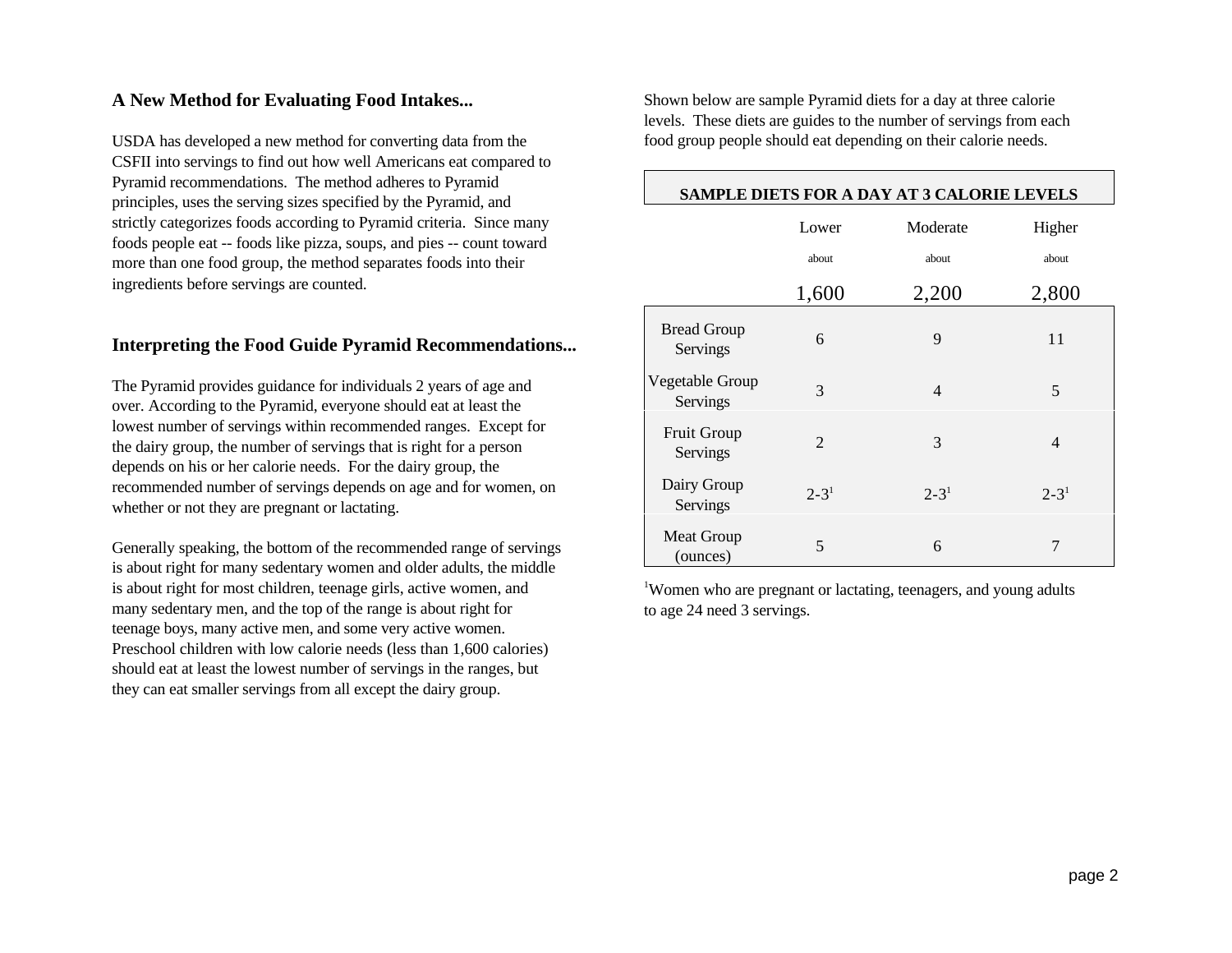# **What We Eat in America ..... 1994 Results**

**Grain Group**. The Pyramid recommends eating 6 to 11 servings of grain products each day; several should be whole-grain servings. One serving is defined as 1 slice of bread, 1 small roll or muffin, 1/2 of a bagel or croissant, 1 ounce of ready-to-eat cereal, or 1/2 cup of cooked cereal, rice, or pasta.

- $\blacktriangle$  Americans ate an average of about 6-2/3 servings of grain products daily. Only 1 of these servings (15%) was a wholegrain serving. That's well below what the Pyramid suggests.
- > About half (51%) of Americans consumed at least 6 servings of grain products daily (the bottom of the recommended range), and only 36 percent met or exceeded the recommendation based on their calorie intake.

**Vegetable Group**. The Pyramid recommends eating 3 to 5 servings of vegetables each day. It suggests eating dark-green leafy vegetables and cooked dry beans and peas several times a week. One serving is defined as 1 cup of raw leafy vegetables, 1/2 cup of cooked or chopped raw vegetables, or 3/4 cup of vegetable juice.

- $\blacktriangle$  Americans ate an average of 3-1/3 servings of vegetables daily. Intakes of vegetables that the Pyramid emphasizes were notably low. Dark-green leafy vegetables made up only 3 percent of the vegetable servings and cooked dry beans and peas made up only 6 percent. In contrast, white potatoes made up 33 percent of the vegetable servings.
- $\blacktriangle$  Americans were more likely to meet their recommendation for the vegetable group than for most other groups. Still, 59 percent failed to meet the recommendation based on their calorie intake.

**Fruit Group**. The Pyramid recommends eating 2 to 4 servings of fruit each day -- about half from citrus fruit, melons, and berries and half from other fruits. One serving is defined as a whole fruit such as a medium apple, banana, or orange, a grapefruit half, 1/2 cup of berries, melon, or chopped raw fruit, 1/2 cup of cooked or canned fruit, 1/4 cup of dried fruit, or 3/4 cup of fruit juice.

- Americans ate an average of  $1-2/3$  servings of fruit daily. Equal proportions were from citrus fruits, melons, and berries and from other fruits.
- > The percentage of Americans who met their recommendation was low (24%). Almost half (48%) failed to consume even 1 serving of fruit a day.

**Dairy Group**. The Pyramid recommends consuming 2 to 3 servings of dairy products each day. One serving is defined as 1 cup of milk or yogurt, 1-1/2 ounces of natural cheese, or 2 ounces of processed cheese. Dairy ingredients in ice cream, ice milk, frozen yogurt, custard, pudding and other foods count toward dairy servings, too.

- $\blacktriangle$  Americans consumed an average of 1-1/2 servings a day from the dairy group, with 1 serving from milk and 1/2 serving from cheese.
- > The percentage of Americans who met their dairy group recommendation was low (23%). It was especially low among teenage girls (12%) and women 20 years and over (14%).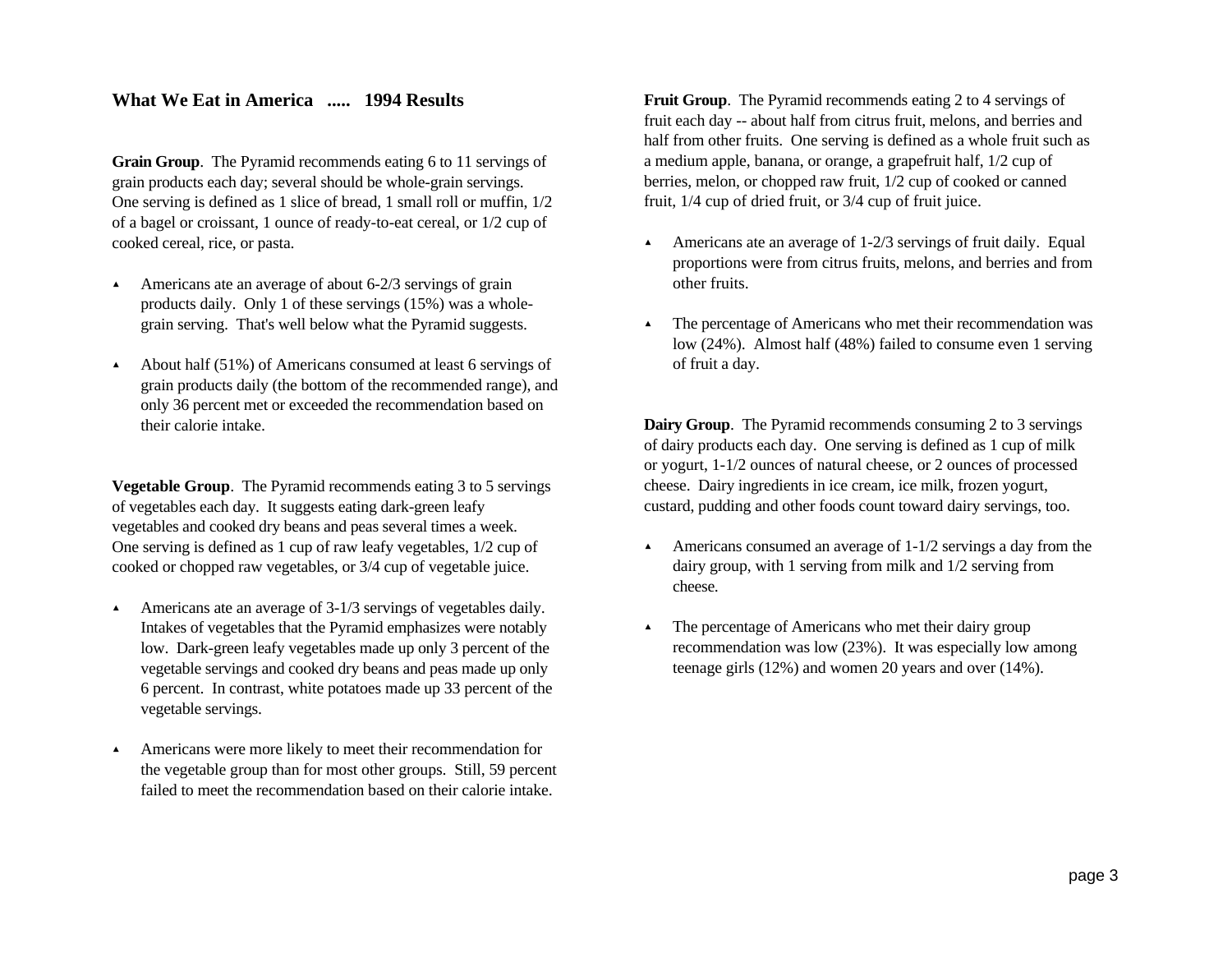**Meat Group**. The Pyramid recommends consuming 2 to 3 servings The Pyramid suggests that Americans try to limit their added sugars each day of foods from the meat group. The total amount of these to 6 teaspoons a day if they eat about 1,600 calories, 12 teaspoons at servings should be the equivalent of 5 to 7 ounces of cooked lean 2,200 calories, or 18 teaspoons at 2,800 calories. meat, poultry, or fish. According to the Pyramid, 1 egg, 1/2 cup of tofu, 2 tablespoons of peanut butter,  $1/3$  cup of nuts, and  $1/4$  cup of  $\overrightarrow{A}$  Americans consumed an average of 19 teaspoons of added seeds are each equivalent to 1 ounce of cooked lean meat. Sugars a day in a diet that provided about 2,000 calories. Added

- > The average amount of meat and meat alternates consumed by Americans was the equivalent of about 4-3/4 ounces of cooked lean meat a day. Forty percent was from red meat, and 27 percent was from poultry. Meat alternates (eggs, nuts, seeds, and soybean products) accounted for only 10 percent of the meat servings.
- $\blacktriangle$  Fifty-two percent of men, but only 25 percent of women met their meat group recommendation.

**The Pyramid Tip**. The Pyramid recommends that Americans limit the fat in their diets to 30 percent of calories. People will consume about half of this amount if they eat the recommended number of servings from each food group, select the lowest fat choices, and add no fat to their foods in preparation or at the table. Additional fat, up to 30 percent of calories, is considered discretionary in that people can decide whether to get it from higher-fat food choices or additions to their foods.

- > The average fat intake of Americans, at 33 percent of calories, exceeded the recommendation.
- $\blacktriangle$  Discretionary fat accounted for 25 percent of calories. Discretionary fat includes fat added to foods in preparation or at the table and excess fat above amounts people would consume if they selected only the lowest-fat foods within the major food groups. Examples are the fat absorbed by french-fried potatoes during preparation, the fat from margarine spread on bread at the table, and the fat in whole milk.

sugars accounted for 15 percent of calories.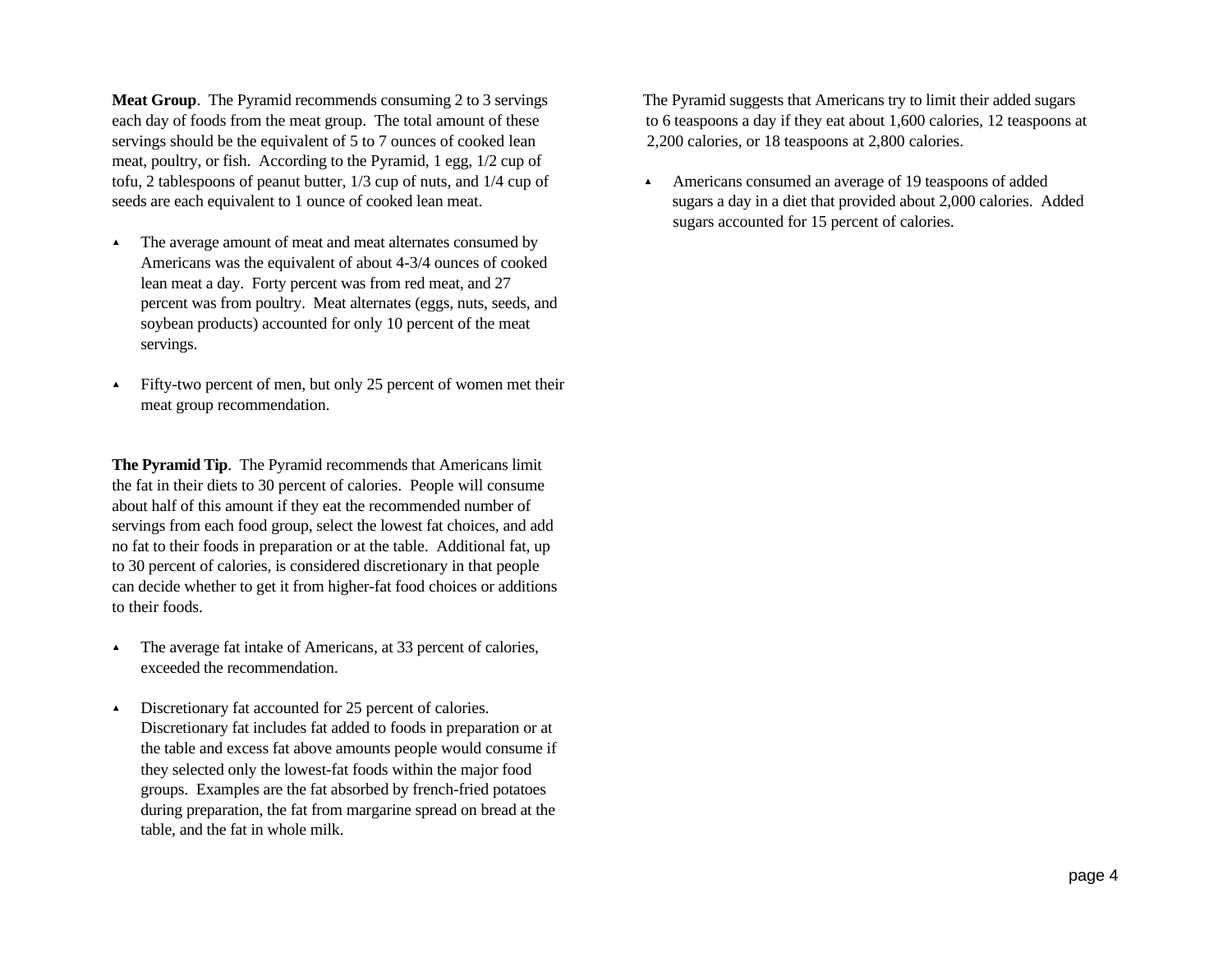#### **References**

U.S. Department of Agriculture. 1992. The Food Guide Pyramid. Home and Garden Bulletin 252.

U.S. Department of Agriculture, Agricultural Research Service. 1996. 1994 Continuing Survey of Food Intakes by Individuals and 1994 Diet and Health Knowledge Survey. CD-ROM, NTIS accession number PB96-501010.

#### **Summary Data Tables and Microdata**

Summary data tables showing average food intakes as Pyramid servings and percentages of people by sex and age consuming various numbers of servings are available on the Home Page for USDA's Food Surveys Research Group at http://www.barc.usda.gov/ bhnrc/foodsurvey/home.htm. In addition, the microdata are available on CD-ROM for use in secondary analyses. The CD-ROM can be purchased by writing to the National Technical Information Service, 5285 Port Royal Road, Springfield, VA 22161 or calling them at (703) 487-4650. The price is \$50. When placing an order, request the 1994 Continuing Survey of Food Intakes by Individuals: Pyramid Servings, accession number PB97-502058.

**Suggested citation:** Cleveland, L.E., A.J. Cook, J.W. Wilson, J.E. Friday, J.W. Ho, and P.S. Chahil. 1997, March 10. Pyramid Servings Data: Results from USDA's 1994 Continuing Survey of Food Intakes by Individuals, [Online]. ARS Food Surveys Research Group. Available (under "Releases"): <http://www.barc.usda.gov/ bhnrc/foodsurvey/home.htm> [visited year, month, date].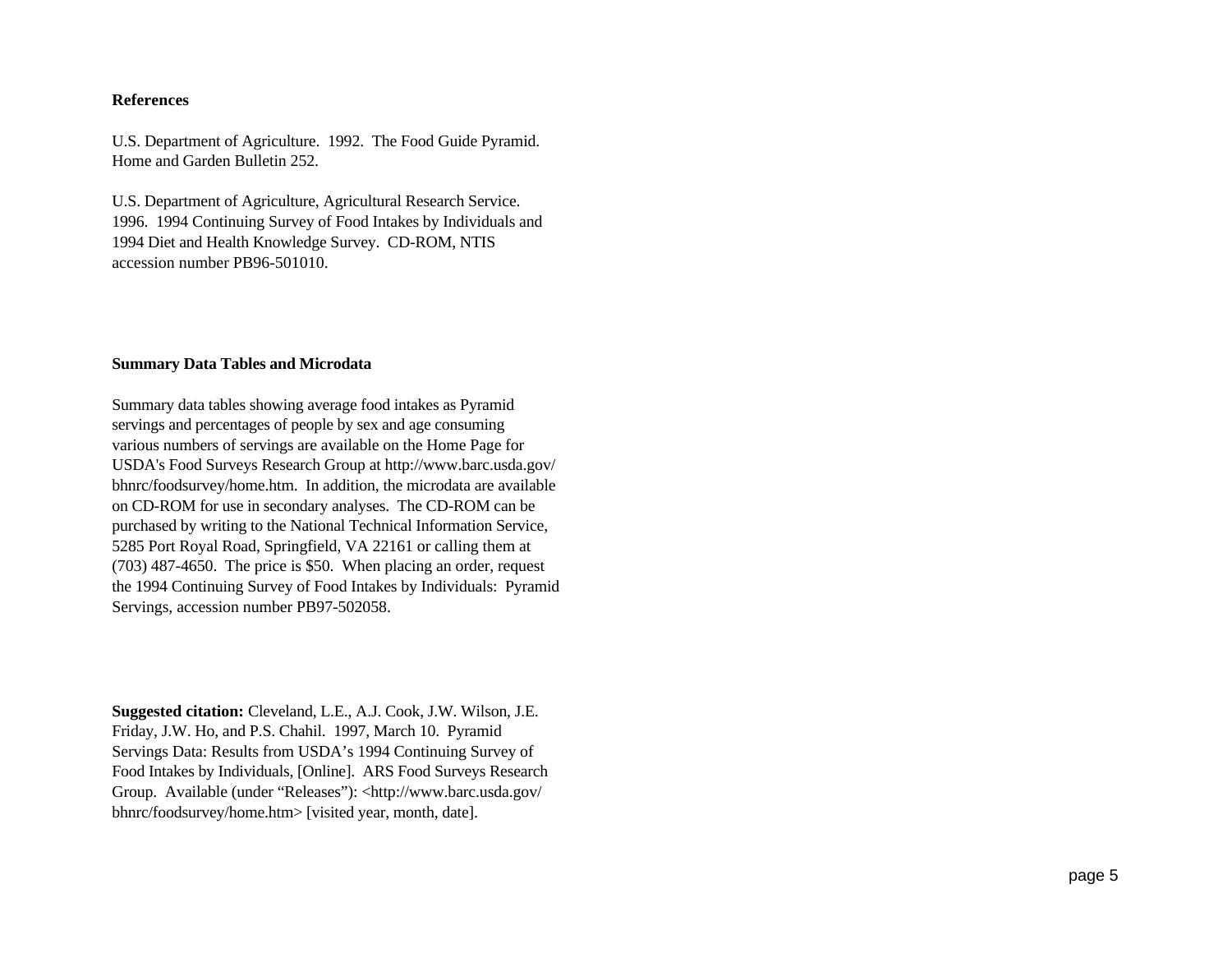# **PYRAMID SERVINGS DATA**

This table set presents data comparing food intakes of Americans to recommendations in the U.S. Department of Agriculture's Food Guide Pyramid -- a general guide designed to help Americans choose what and how much to eat to get the nutrients they need without excess calories or fat. The Pyramid specifies numbers of servings to eat from five major food groups (grain, vegetable, fruit, dairy, and meat) and gives advice about intakes of fats and added sugars as well.

The data are derived from the 1994 Continuing Survey of Food Intakes by Individuals (CSFII 1994) conducted by the Agricultural Research Service of the U.S. Department of Agriculture. The data in these tables provide national probability estimates for the U.S. population based on food intakes reported by 4,952 individuals 2 years of age and older on 2 nonconsecutive days. Sample sizes on which the estimates are based are provided in appendix A. Daggers are used in the tables to flag estimates that may tend to be less statistically reliable than those that are not flagged. Statistical guidelines are provided in appendix B.

#### **List of Tables**

Average daily servings from Pyramid food groups

 Table 1A. Grain group Table 2A. Vegetable group Table 3A. Fruit group Table 4A. Dairy group Table 5A. Meat and meat alternates group

#### Percentages of individuals consuming various numbers of servings from Pyramid food groups

 Table 1B. Grain group Table 2B. Vegetable group Table 3B. Fruit group Table 4B. Dairy group Table 5B. Meat and meat alternates group

#### The Pyramid tip

Table 6. Calories, total fat, discretionary fat, and added sugars

#### Appendixes

A. Counts of individuals

B. Statistical notes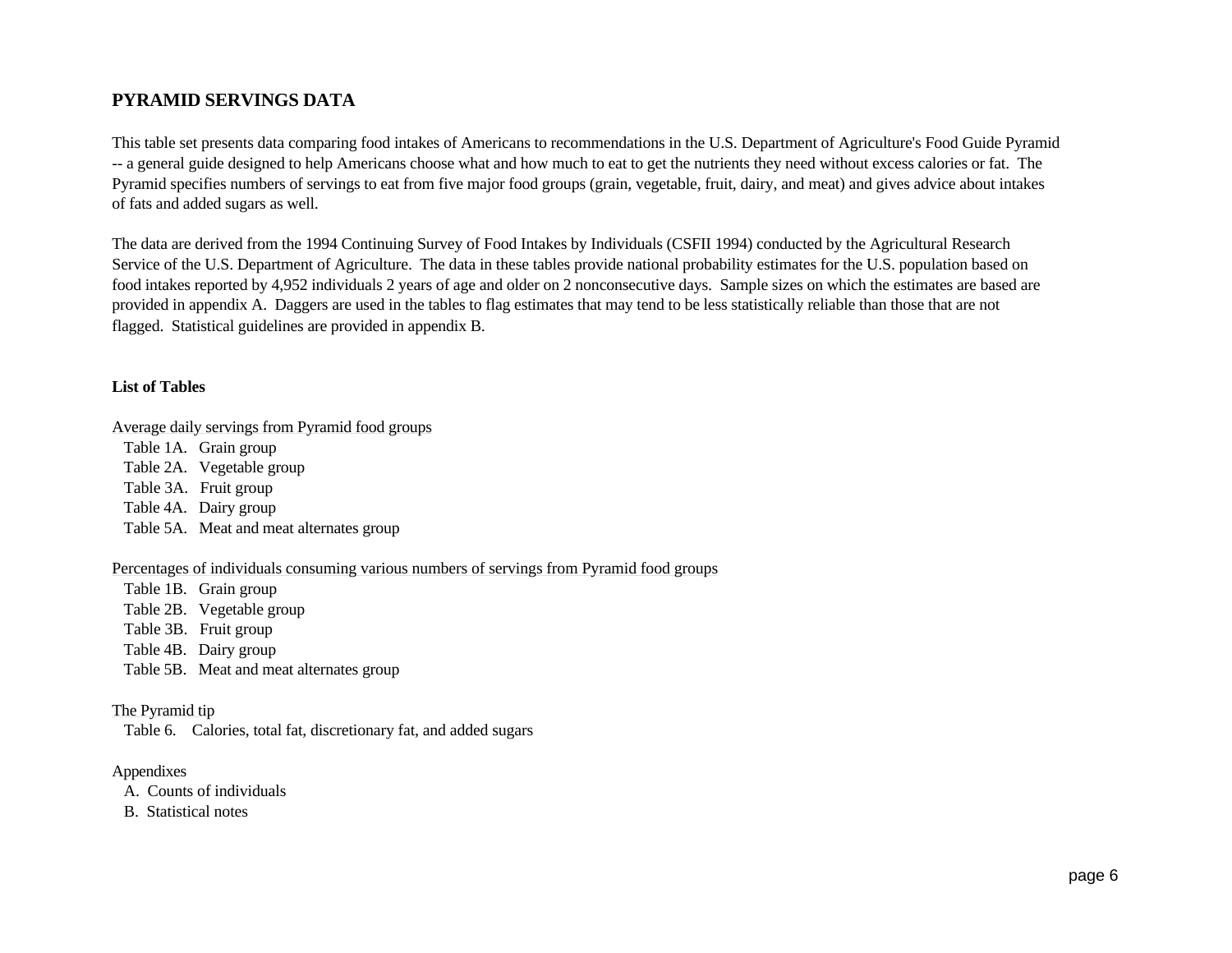#### **Table 1A.--Grain Group: How many servings did Americans eat a day, on average, in 1994? USDA's Food Guide Pyramid recommends eating between 6 and 11 servings of grain products each day, depending on calorie needs.**

| Sex and age<br>(years)     | Percentage<br><b>of</b><br>population | <b>Total</b><br>grain products | Whole-grain<br>products | Nonwhole-grain<br>products |
|----------------------------|---------------------------------------|--------------------------------|-------------------------|----------------------------|
|                            | <b>Percent</b>                        |                                |                         |                            |
| Males:                     |                                       |                                |                         |                            |
|                            | 3.4                                   | 6.3                            | .9                      | 5.4                        |
|                            | 4.7                                   | 6.7                            | .9                      | 5.8                        |
|                            | 5.9                                   | 9.2                            | 1.0                     | 8.2                        |
|                            | 7.0                                   | 8.5                            | 1.1                     | 7.4                        |
|                            | 9.3                                   | 8.2                            | 1.2                     | 7.0                        |
|                            | 6.8                                   | 8.1                            | 1.2                     | 6.9                        |
|                            | 4.8                                   | 7.0                            | 1.2                     | 5.8                        |
|                            | 3.5                                   | 7.0                            | 1.2                     | 5.8                        |
|                            | 3.4                                   | 6.4                            | 1.3                     | 5.1                        |
| 20 and over                | 34.9                                  | 7.8                            | 1.2                     | 6.6                        |
| Females:                   |                                       |                                |                         |                            |
|                            | 3.1                                   | 6.0                            | 1.0                     | 5.0                        |
|                            | 4.5                                   | 6.0                            | .8                      | 5.1                        |
|                            | 5.7                                   | 6.5                            | .9                      | 5.6                        |
|                            | 7.2                                   | 5.5                            | .8                      | 4.7                        |
|                            | 9.3                                   | 5.5                            | .9                      | 4.7                        |
|                            | 6.9                                   | 5.7                            | .8                      | 4.9                        |
|                            | 5.2                                   | 5.2                            | .9                      | 4.3                        |
|                            | 4.6                                   | 4.8                            | .9                      | 3.9                        |
|                            | 4.7                                   | 4.9                            | .9                      | 3.9                        |
|                            | 37.9                                  | 5.3                            | .8                      | 4.5                        |
| All Individuals 2 and over | 100.0                                 | 6.6                            | 1.0                     | 5.6                        |

‡ One serving is 1 slice of bread; 1 small roll; 1/2 bagel, English muffin, or croissant; 1 ounce of ready-to-eat cereal; 1/2 cup cooked cereal, rice, or pasta; 1 small muffin; or amounts of other grain products such as pretzels and cakes that contain an amount of grain equivalent to that in a standard slice of bread. For children 2 to 5 years old who consume less than 1,600 calories per day, 1 serving is two-thirds of the standard serving size to allow for their lower energy needs. Whole- and nonwhole-grain servings were calculated based on the proportion of whole- and nonwhole-grain ingredients in foods as consumed.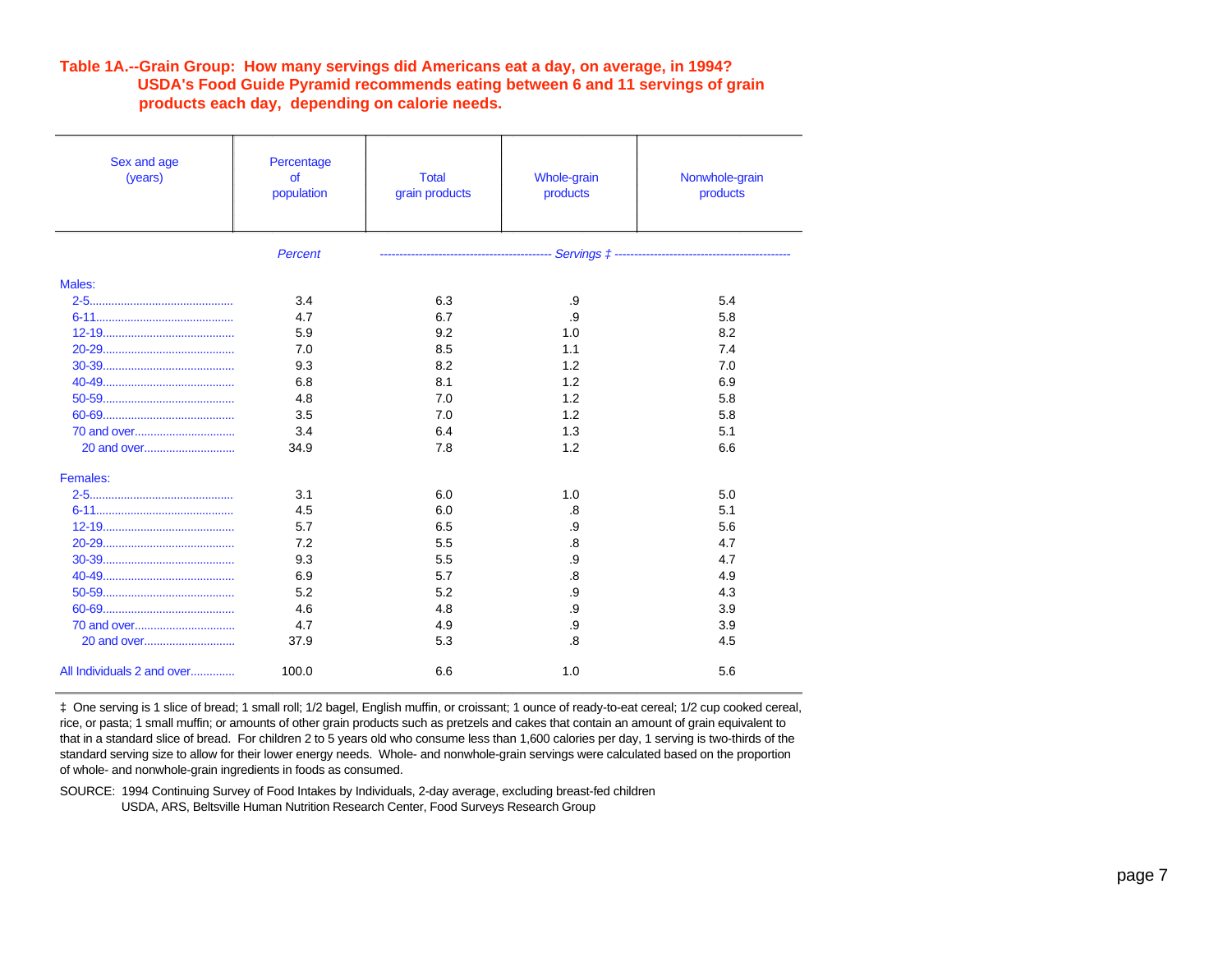#### **Table 1B.--Grain Group: In 1994, what percentage of Americans consumed less than 1 serving of grain products a day? What percentage consumed the number of servings recommended by USDA's Food Guide Pyramid?**

| Sex and age                | Percentage              | Percentage of individuals              |                                                                                    |                                                                          |  |  |  |
|----------------------------|-------------------------|----------------------------------------|------------------------------------------------------------------------------------|--------------------------------------------------------------------------|--|--|--|
| (years)                    | <b>of</b><br>population | Consuming less than<br>1 serving a day | <b>Consuming at least</b><br>minimum number of<br>servings recommended<br>(6a day) | Consuming number of<br>servings recommended<br>based on caloric intake ‡ |  |  |  |
|                            | <b>Percent</b>          |                                        |                                                                                    |                                                                          |  |  |  |
| Males:                     |                         |                                        |                                                                                    |                                                                          |  |  |  |
|                            | 3.4                     | $\dagger$ *                            | 52                                                                                 | 48                                                                       |  |  |  |
|                            | 4.7                     |                                        | 57                                                                                 | 43                                                                       |  |  |  |
|                            | 5.9                     | 0                                      | 75                                                                                 | 51                                                                       |  |  |  |
|                            | 7.0                     |                                        | 68                                                                                 | 41                                                                       |  |  |  |
|                            | 9.3                     | $\mathbf 0$                            | 69                                                                                 | 41                                                                       |  |  |  |
|                            | 6.8                     |                                        | 65                                                                                 | 39                                                                       |  |  |  |
|                            | 4.8                     | $+1$                                   | 57                                                                                 | 35                                                                       |  |  |  |
|                            | 3.5                     |                                        | 57                                                                                 | 39                                                                       |  |  |  |
|                            | 3.4                     | $+1$                                   | 52                                                                                 | 39                                                                       |  |  |  |
|                            | 34.9                    | $+$ *                                  | 63                                                                                 | 39                                                                       |  |  |  |
| Females:                   |                         |                                        |                                                                                    |                                                                          |  |  |  |
|                            | 3.1                     | $+1$                                   | 44                                                                                 | 42                                                                       |  |  |  |
|                            | 4.5                     | $+1$                                   | 44                                                                                 | 34                                                                       |  |  |  |
|                            | 5.7                     | † 1                                    | 52                                                                                 | 41                                                                       |  |  |  |
|                            | 7.2                     | $+2$                                   | 33                                                                                 | 23                                                                       |  |  |  |
|                            | 9.3                     | $+2$                                   | 39                                                                                 | 28                                                                       |  |  |  |
|                            | 6.9                     | $+1$                                   | 42                                                                                 | 34                                                                       |  |  |  |
|                            | 5.2                     | $+1$                                   | 33                                                                                 | 28                                                                       |  |  |  |
|                            | 4.6                     | $+4$                                   | 27                                                                                 | 25                                                                       |  |  |  |
|                            | 4.7                     | 0                                      | 32                                                                                 | 29                                                                       |  |  |  |
|                            | 37.9                    | $\overline{2}$                         | 35                                                                                 | 28                                                                       |  |  |  |
| All Individuals 2 and over | 100.0                   | 1                                      | 51                                                                                 | 36                                                                       |  |  |  |

‡ Recommended servings were derived from sample patterns in "The Food Guide Pyramid" (USDA 1992). Individuals consuming less than 2,200 calories met the recommendation if they ate at least 6 grain servings a day; individuals consuming 2,200 up to 2,800 calories met the recommendation if they ate at least 9 grain servings a day; and individuals consuming 2,800 calories or more met the recommendation if they ate at least 11 grain servings a day.

\* Value less than 0.5 but greater than 0.

† See "Statistical notes," appendix B.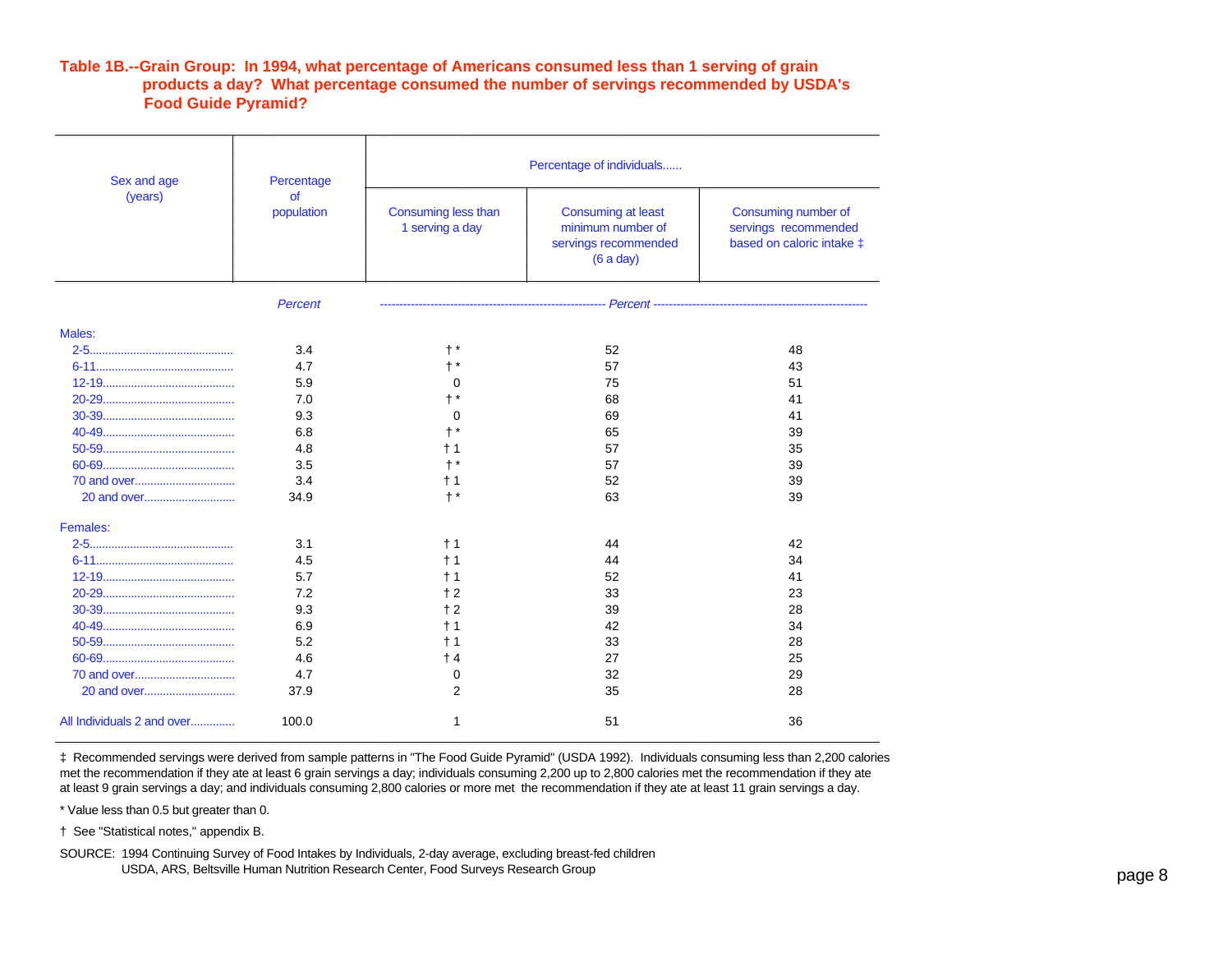### **Table 2A.--Vegetable Group: How many servings did Americans eat a day, on average, in 1994? USDA's Food Guide Pyramid recommends eating between 3 and 5 servings of vegetables each day, depending on calorie needs.**

| Sex and age<br>(years)     | Percentage       | <b>Total</b>                            | <b>Dark</b>          | <b>Deep</b>              | Cooked            | <b>Starchy vegetables</b> |                 |            | Other |
|----------------------------|------------------|-----------------------------------------|----------------------|--------------------------|-------------------|---------------------------|-----------------|------------|-------|
|                            | of<br>population | vegetables<br>green leafy<br>vegetables | yellow<br>vegetables | dry beans<br>and peas    | White<br>potatoes | Other<br>starchy ‡        | <b>Tomatoes</b> | vegetables |       |
|                            | Percent          |                                         |                      | ------------------------ |                   |                           |                 |            |       |
| Males:                     |                  |                                         |                      |                          |                   |                           |                 |            |       |
|                            | 3.4              | 2.2                                     | $\cdot$ 1            | .1                       | .1                | .9                        | .2              | .4         | .5    |
|                            | 4.7              | 2.4                                     | $\dagger$ .1         | .1                       | .1                | 1.0                       | $\cdot$         | .4         | .5    |
|                            | 5.9              | 3.7                                     |                      |                          | .2                | 1.6                       | $\cdot$         | .7         | 8.    |
|                            | 7.0              | 4.4                                     |                      |                          | .2                | 1.7                       | .2              | .7         | 1.2   |
|                            | 9.3              | 4.4                                     | $\cdot$              | .2                       | $\overline{2}$    | 1.5                       | $\overline{2}$  |            | 1.4   |
|                            | 6.8              | 4.2                                     | $\overline{2}$       | $\overline{c}$           | $\overline{2}$    | 1.3                       | .3              | .6         | 1.3   |
|                            | 4.8              | 3.9                                     | $\overline{c}$       | $\overline{2}$           | $\overline{2}$    | 1.2                       | .3              | .5         | 1.2   |
|                            | 3.5              | 4.1                                     | $\cdot$ .2           | $\cdot$                  | $\overline{2}$    | 1.2                       | .3              | .5         | 1.4   |
|                            | 3.4              | 3.4                                     | $\cdot$              | .2                       | .2                | .9                        | .3              | .5         | 1.1   |
|                            | 34.9             | 4.2                                     | $\overline{2}$       | $\overline{2}$           | $\overline{2}$    | 1.4                       | .3              | .6         | 1.3   |
| Females:                   |                  |                                         |                      |                          |                   |                           |                 |            |       |
|                            | 3.1              | 2.2                                     | $\cdot$ 1            | .1                       | .1                | .9                        | .2              | .3         | .5    |
|                            | 4.5              | 2.0                                     | $\dagger$ .1         | $\cdot$ 1                |                   | .8                        | $\cdot$         | .3         | .5    |
|                            | 5.7              | 2.9                                     | .1                   | .1                       |                   | 1.2                       | $\cdot$ 1       | .5         |       |
|                            | 7.2              | 2.8                                     |                      |                          |                   | .9                        | .2              | .5         | .9    |
|                            | 9.3              | 3.0                                     | .2                   | .2                       | .2                | .8                        | $\overline{c}$  | .4         | 1.0   |
|                            | 6.9              | 3.2                                     | $\cdot$              | .2                       |                   | .8                        | $\cdot$         | .5         | 1.2   |
|                            | 5.2              | 3.2                                     | $\overline{2}$       | $\overline{.2}$          | .1                | .9                        | $\overline{2}$  | .4         | 1.1   |
|                            | 4.6              | 3.1                                     | $\cdot$              | $\overline{2}$           | $\overline{2}$    | $\cdot$ 7                 | $\overline{2}$  | .5         | 1.2   |
|                            | 4.7              | 2.7                                     | $\overline{2}$       | $\overline{2}$           | .1                | .6                        | $\overline{c}$  | .4         | .9    |
| 20 and over                | 37.9             | 3.0                                     | $\overline{2}$       | $\overline{2}$           | .1                | .8                        | $\overline{2}$  | .5         | 1.0   |
| All Individuals 2 and over | 100.0            | 3.3                                     | $\cdot$ 1            | .2                       | .2                | 1.1                       | $\cdot$         | .5         | 1.0   |

‡ Examples are corn, green peas, and lima beans (immature).

§ One serving is 1 cup of raw leafy vegetables; 1/2 cup of cooked or chopped raw vegetables; 1 ounce of vegetable chips; or 3/4 cup of vegetable juice. For children 2 to 5 years old who consume less than 1,600 calories per day, 1 serving is two-thirds of the standard serving size to allow for their lower energy needs.

† See "Statistical notes," appendix B.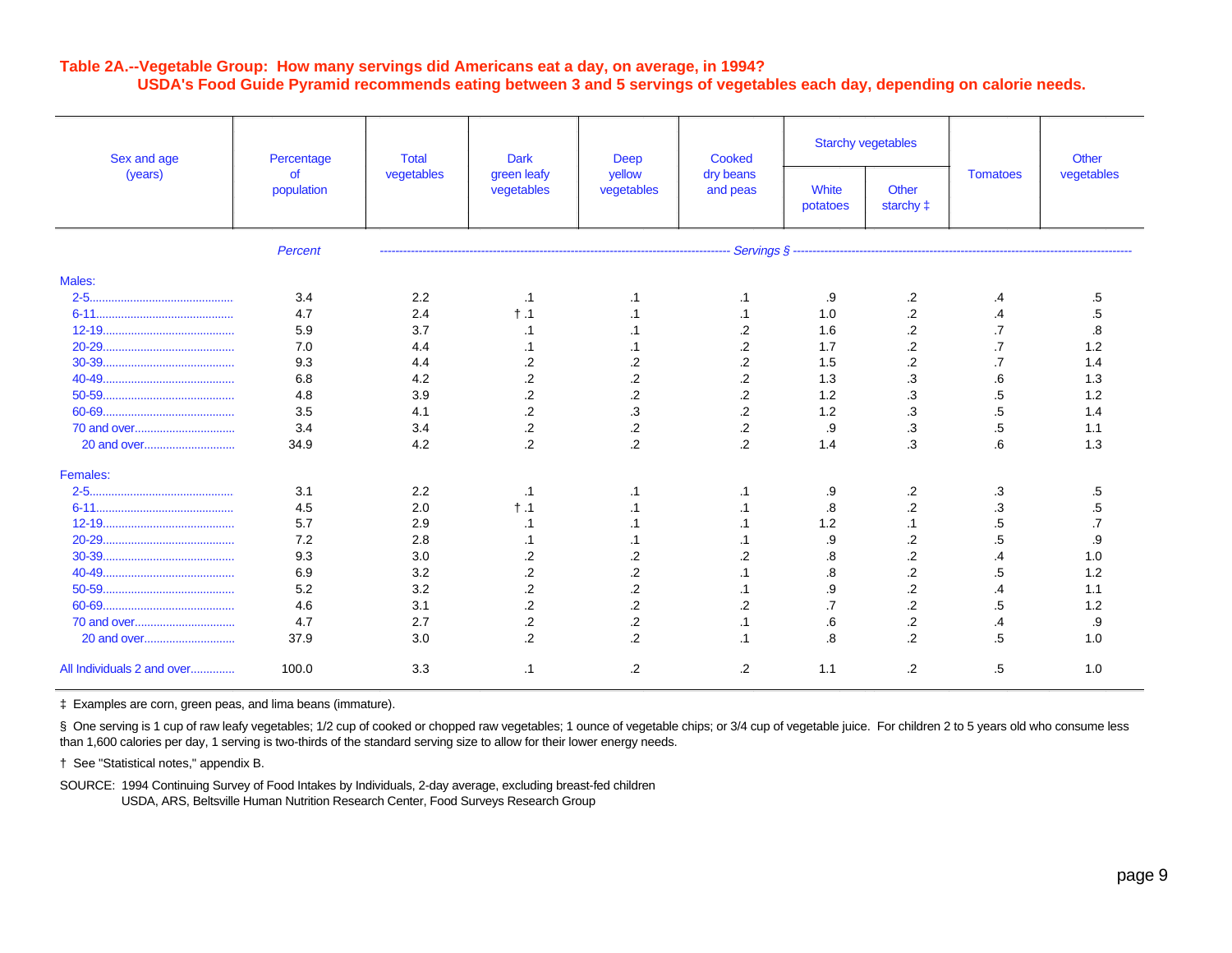#### **Table 2B.--Vegetable Group: In 1994, what percentage of Americans consumed less than 1 serving of vegetables a day? What percentage consumed the number of servings recommended by USDA's Food Guide Pyramid?**

| Sex and age<br>(years)     | Percentage<br><b>of</b><br>population | Percentage of individuals              |                                                                                     |                                                                          |  |  |  |
|----------------------------|---------------------------------------|----------------------------------------|-------------------------------------------------------------------------------------|--------------------------------------------------------------------------|--|--|--|
|                            |                                       | Consuming less than<br>1 serving a day | <b>Consuming at least</b><br>minimum number of<br>servings recommended<br>(3 a day) | Consuming number of<br>servings recommended<br>based on caloric intake ‡ |  |  |  |
|                            | Percent                               |                                        |                                                                                     |                                                                          |  |  |  |
| Males:                     |                                       |                                        |                                                                                     |                                                                          |  |  |  |
|                            | 3.4                                   | 21                                     | 26                                                                                  | 25                                                                       |  |  |  |
|                            | 4.7                                   | 15                                     | 28                                                                                  | 23                                                                       |  |  |  |
|                            | 5.9                                   | 9                                      | 54                                                                                  | 39                                                                       |  |  |  |
|                            | 7.0                                   | $+5$                                   | 69                                                                                  | 53                                                                       |  |  |  |
|                            | 9.3                                   | $+5$                                   | 67                                                                                  | 49                                                                       |  |  |  |
|                            | 6.8                                   | 6                                      | 61                                                                                  | 51                                                                       |  |  |  |
|                            | 4.8                                   | 9                                      | 63                                                                                  | 54                                                                       |  |  |  |
|                            | 3.5                                   | $+3$                                   | 65                                                                                  | 54                                                                       |  |  |  |
|                            | 3.4                                   | 11                                     | 52                                                                                  | 42                                                                       |  |  |  |
| 20 and over                | 34.9                                  | 6                                      | 64                                                                                  | 51                                                                       |  |  |  |
| Females:                   |                                       |                                        |                                                                                     |                                                                          |  |  |  |
|                            | 3.1                                   | 23                                     | 23                                                                                  | 22                                                                       |  |  |  |
|                            | 4.5                                   | 27                                     | 23                                                                                  | 18                                                                       |  |  |  |
|                            | 5.7                                   | 12                                     | 39                                                                                  | 31                                                                       |  |  |  |
|                            | 7.2                                   | 15                                     | 38                                                                                  | 34                                                                       |  |  |  |
|                            | 9.3                                   | 8                                      | 43                                                                                  | 40                                                                       |  |  |  |
|                            | 6.9                                   | $\overline{7}$                         | 52                                                                                  | 48                                                                       |  |  |  |
|                            | 5.2                                   | 9                                      | 49                                                                                  | 45                                                                       |  |  |  |
|                            | 4.6                                   | 6                                      | 50                                                                                  | 48                                                                       |  |  |  |
| 70 and over                | 4.7                                   | 10                                     | 38                                                                                  | 38                                                                       |  |  |  |
|                            | 37.9                                  | 9                                      | 45                                                                                  | 42                                                                       |  |  |  |
| All Individuals 2 and over | 100.0                                 | 10                                     | 49                                                                                  | 41                                                                       |  |  |  |

‡ Recommended servings were derived from sample patterns in "The Food Guide Pyramid" (USDA 1992). Individuals consuming less than 2,200 calories met the recommendation if they ate at least 3 vegetable servings a day; individuals consuming 2,200 up to 2,800 calories met the recommendation if they ate at least 4 vegetable servings a day; and individuals consuming 2,800 calories or more met the recommendation if they ate at least 5 vegetable servings a day.

† See "Statistical notes," appendix B.

SOURCE: 1994 Continuing Survey of Food Intakes by Individuals, 2-day average, excluding breast-fed children USDA, ARS, Beltsville Human Nutrition Research Center, Food Surveys Research Group by a control of the state of the control of the control of the control of the control of the control of the control of the control of the c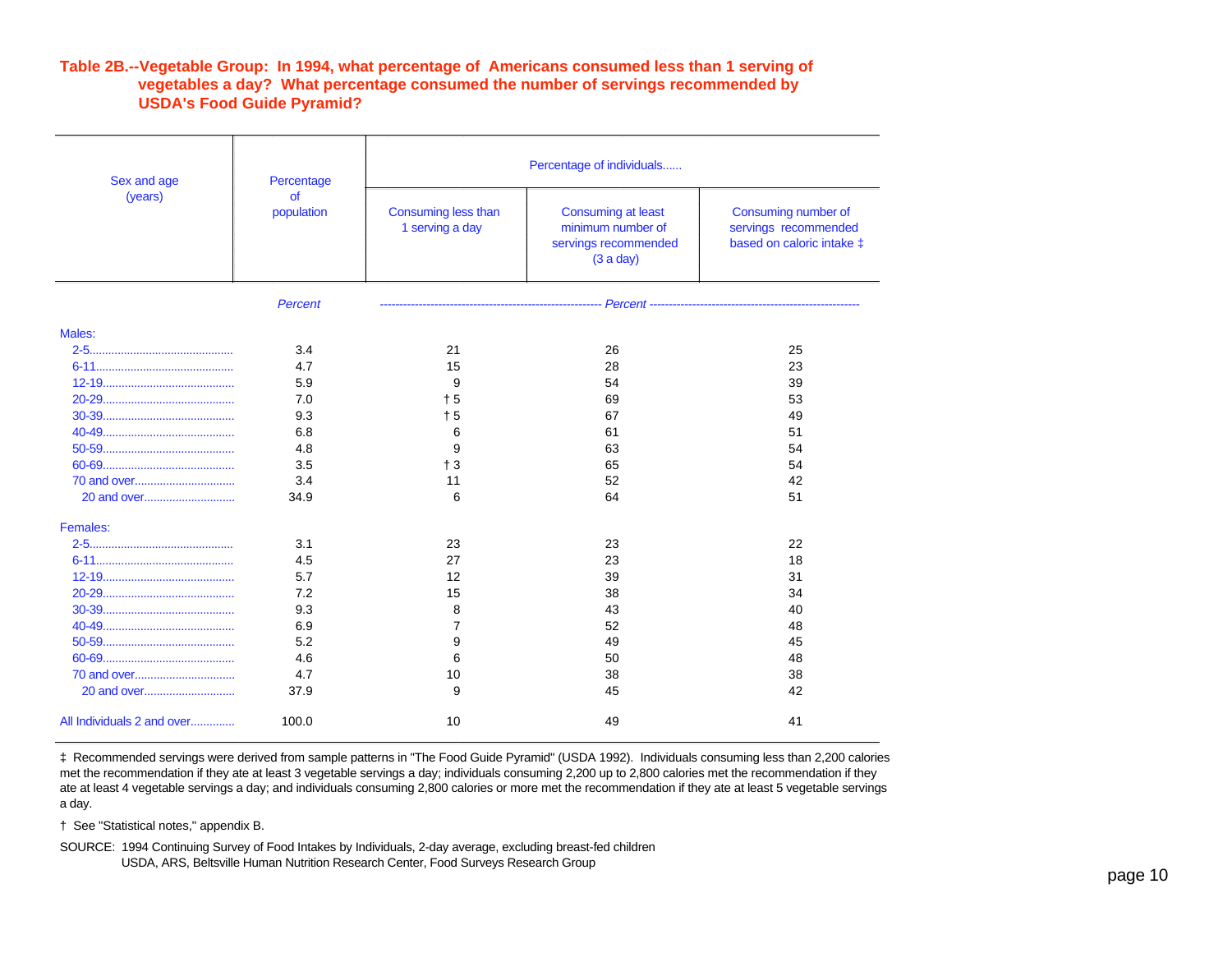### **Table 3A.--Fruit Group: How many servings did Americans eat a day, on average, in 1994? USDA's Food Guide Pyramid recommends eating between 2 and 4 servings of fruits each day, depending on calorie needs.**

| Sex and age<br>(years)     | Percentage<br><b>of</b><br>population | <b>Total</b><br>fruits | Citrus fruits,<br>melons, berries | <b>Other</b><br>fruits |
|----------------------------|---------------------------------------|------------------------|-----------------------------------|------------------------|
|                            | <b>Percent</b>                        |                        |                                   |                        |
| Males:                     |                                       |                        |                                   |                        |
|                            | 3.4                                   | 2.4                    | .8                                | 1.7                    |
|                            | 4.7                                   | 1.6                    | .6                                | .9                     |
|                            | 5.9                                   | 1.3                    | .8                                | .6                     |
|                            | 7.0                                   | 1.3                    | .8                                | .5                     |
|                            | 9.3                                   | 1.5                    | .6                                | .9                     |
|                            | 6.8                                   | 1.6                    | .8                                | .8                     |
|                            | 4.8                                   | 1.6                    | $\cdot$ 7                         | .8                     |
|                            | 3.5                                   | 1.9                    | .9                                | 1.0                    |
|                            | 3.4                                   | 2.2                    | 1.0                               | 1.2                    |
|                            | 34.9                                  | 1.6                    | .8                                | .8                     |
| Females:                   |                                       |                        |                                   |                        |
|                            | 3.1                                   | 2.0                    | .6                                | 1.3                    |
|                            | 4.5                                   | 1.6                    | .7                                | .9                     |
|                            | 5.7                                   | 1.2                    | .6                                | .6                     |
|                            | 7.2                                   | 1.2                    | .6                                | .6                     |
|                            | 9.3                                   | 1.4                    | .6                                | $\overline{.7}$        |
|                            | 6.9                                   | 1.5                    | $\overline{.7}$                   | .8                     |
|                            | 5.2                                   | 1.7                    | .9                                | .8                     |
|                            | 4.6                                   | 2.0                    | 1.1                               | .9                     |
|                            | 4.7                                   | 1.7                    | .8                                | .9                     |
|                            | 37.9                                  | 1.5                    | .8                                | .8                     |
| All Individuals 2 and over | 100.0                                 | 1.6                    | .7                                | .8                     |

‡ One serving is a whole fruit such as a medium apple, banana, or orange; a grapefruit half; 1/2 cup of berries, melon, or chopped raw fruit; 1/2 cup of cooked or canned fruit; 1/4 cup of dried fruit; or 3/4 cup of fruit juice. For children 2 to 5 years old who consume less than 1,600 calories, 1 serving is two-thirds of the standard serving size to allow for their lower energy needs.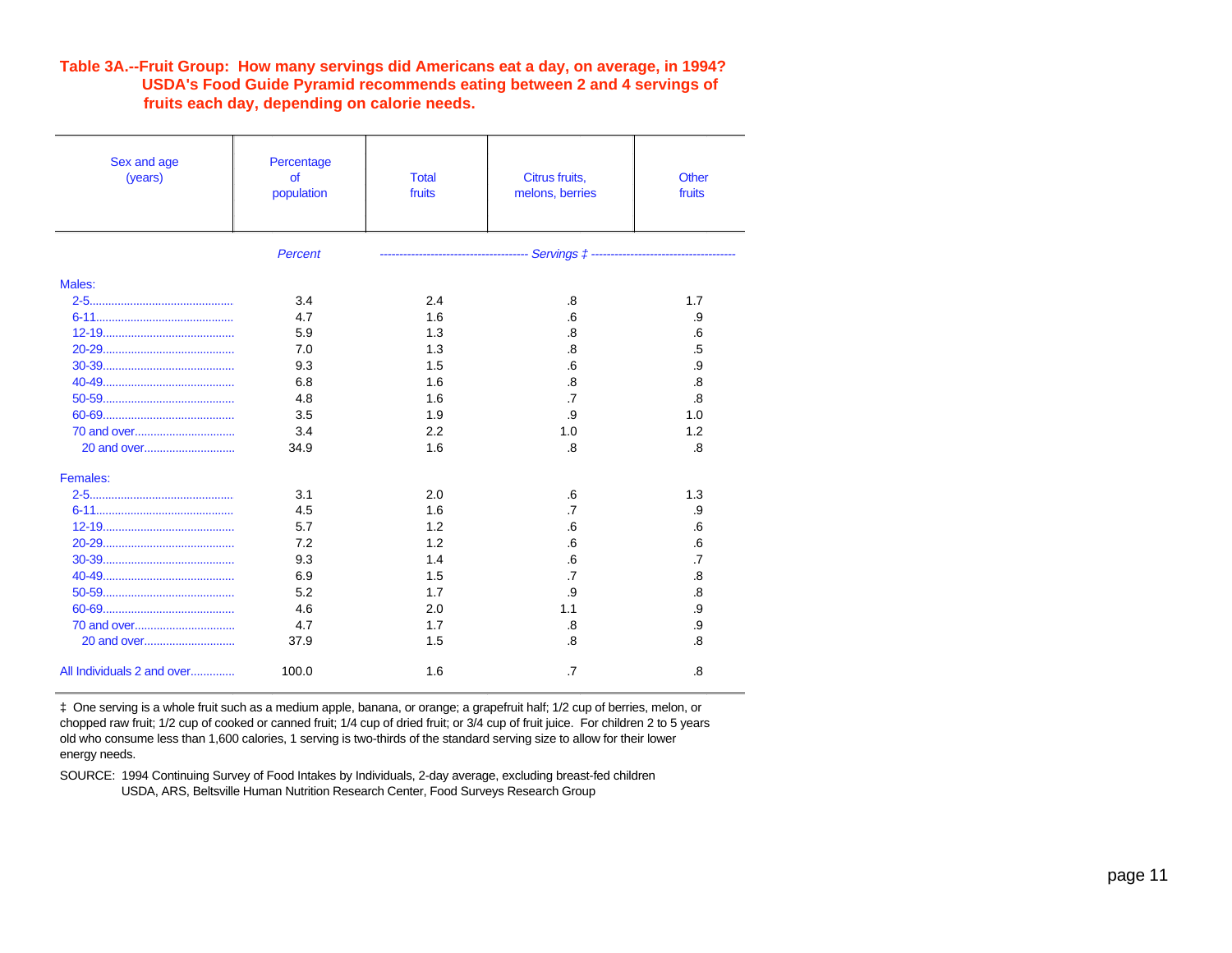#### **Table 3B.--Fruit Group: In 1994, What percentage of Americans consumed less than 1 serving of fruit a day? What percentage consumed the number of servings recommended by USDA's Food Guide Pyramid?**

| Sex and age<br>(years)     | Percentage       | Percentage of individuals              |                                                                                     |                                                                          |  |  |  |
|----------------------------|------------------|----------------------------------------|-------------------------------------------------------------------------------------|--------------------------------------------------------------------------|--|--|--|
|                            | of<br>population | Consuming less than<br>1 serving a day | <b>Consuming at least</b><br>minimum number of<br>servings recommended<br>(2 a day) | Consuming number of<br>servings recommended<br>based on caloric intake ‡ |  |  |  |
|                            | Percent          |                                        |                                                                                     |                                                                          |  |  |  |
| Males:                     |                  |                                        |                                                                                     |                                                                          |  |  |  |
|                            | 3.4              | 26                                     | 51                                                                                  | 48                                                                       |  |  |  |
|                            | 4.7              | 44                                     | 27                                                                                  | 23                                                                       |  |  |  |
|                            | 5.9              | 54                                     | 20                                                                                  | 13                                                                       |  |  |  |
|                            | 7.0              | 60                                     | 22                                                                                  | 14                                                                       |  |  |  |
|                            | 9.3              | 56                                     | 28                                                                                  | 19                                                                       |  |  |  |
|                            | 6.8              | 52                                     | 28                                                                                  | 19                                                                       |  |  |  |
|                            | 4.8              | 48                                     | 30                                                                                  | 22                                                                       |  |  |  |
|                            | 3.5              | 43                                     | 34                                                                                  | 27                                                                       |  |  |  |
|                            | 3.4              | 33                                     | 44                                                                                  | 35                                                                       |  |  |  |
|                            | 34.9             | 51                                     | 29                                                                                  | 21                                                                       |  |  |  |
| Females:                   |                  |                                        |                                                                                     |                                                                          |  |  |  |
|                            | 3.1              | 31                                     | 43                                                                                  | 42                                                                       |  |  |  |
|                            | 4.5              | 43                                     | 30                                                                                  | 28                                                                       |  |  |  |
|                            | 5.7              | 56                                     | 20                                                                                  | 15                                                                       |  |  |  |
|                            | 7.2              | 58                                     | 19                                                                                  | 17                                                                       |  |  |  |
|                            | 9.3              | 54                                     | 25                                                                                  | 20                                                                       |  |  |  |
|                            | 6.9              | 49                                     | 29                                                                                  | 27                                                                       |  |  |  |
|                            | 5.2              | 43                                     | 33                                                                                  | 31                                                                       |  |  |  |
|                            | 4.6              | 37                                     | 38                                                                                  | 37                                                                       |  |  |  |
| 70 and over                | 4.7              | 35                                     | 31                                                                                  | 30                                                                       |  |  |  |
|                            | 37.9             | 48                                     | 28                                                                                  | 26                                                                       |  |  |  |
| All Individuals 2 and over | 100.0            | 48                                     | 29                                                                                  | 24                                                                       |  |  |  |

‡ Recommended servings were derived from sample patterns in "The Food Guide Pyramid" (USDA 1992). Individuals consuming less than 2,200 calories met the recommendation if they ate at least 2 fruit servings a day; individuals consuming 2,200 up to 2,800 calories met the recommendation if they ate at least 3 fruit servings a day; and individuals consuming 2,800 calories or more met the recommendation if they ate at least 4 fruit servings a day.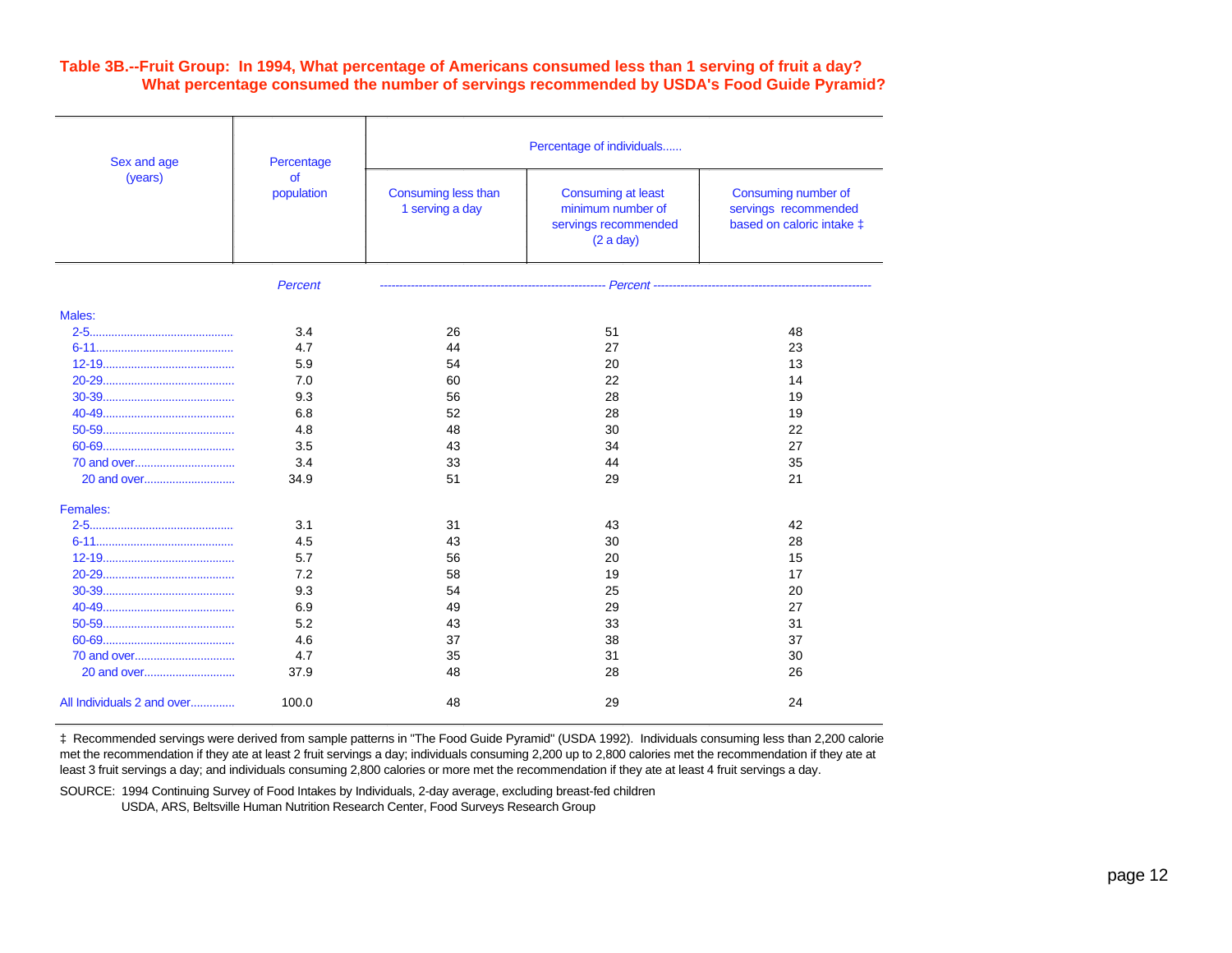#### **Table 4A.--Dairy Group: How many servings did Americans eat a day, on average, in 1994? USDA's Food Guide Pyramid recommends eating 2 or 3 servings of dairy products each day, depending on age and physiological status.**

| Sex and age<br>(years)     | Percentage<br>of<br>population | <b>Total</b><br>dairy $\ddagger$ | <b>Milk</b>     | Yogurt | <b>Cheese</b>     |
|----------------------------|--------------------------------|----------------------------------|-----------------|--------|-------------------|
|                            | Percent                        |                                  |                 |        |                   |
| Males:                     |                                |                                  |                 |        |                   |
|                            | 3.4                            | 1.9                              | 1.5             |        | .3                |
|                            | 4.7                            | 2.3                              | 1.7             |        | .5                |
|                            | 5.9                            | 2.3                              | 1.6             |        | $\boldsymbol{.8}$ |
|                            | 7.0                            | 1.7                              | .9              |        | $\overline{8}$    |
|                            | 9.3                            | 1.7                              | 1.0             |        | .7                |
|                            | 6.8                            | 1.5                              | 1.0             |        | .5                |
|                            | 4.8                            | 1.2                              | .8              |        | $\overline{.4}$   |
|                            | 3.5                            | 1.3                              | .9              |        | $\overline{.4}$   |
|                            | 3.4                            | 1.3                              | 1.1             |        | $\cdot$ 3         |
|                            | 34.9                           | 1.5                              | .9              |        | 6                 |
| Females:                   |                                |                                  |                 |        |                   |
|                            | 3.1                            | 1.8                              | 1.5             |        | .3                |
|                            | 4.5                            | 1.9                              | 1.5             |        | .4                |
|                            | 5.7                            | 1.6                              | 1.0             |        | .5                |
|                            | 7.2                            | 1.3                              | .8              |        | .5                |
|                            | 9.3                            | 1.2                              | $\cdot$ 7       |        | .4                |
|                            | 6.9                            | 1.1                              | $\overline{.7}$ |        | .4                |
|                            | 5.2                            | 1.0                              | $\overline{.7}$ | .1     | .3                |
|                            | 4.6                            | 1.0                              | $\cdot$         |        | .3                |
|                            | 4.7                            | 1.0                              | $\cdot$         |        | $\overline{2}$    |
|                            | 37.9                           | 1.1                              | $\cdot$ 7       |        | $\mathcal{A}$     |
| All Individuals 2 and over | 100.0                          | 1.5                              | 1.0             |        | .5                |

‡ Includes small amounts of miscellaneous dairy products, such as whey and nonfat sour cream, that are not included in the subgroups (milk, yogurt, cheese).

§ One serving is 1 cup of milk; 1 cup of yogurt; 1-1/2 ounces of natural cheese; 2 ounces of processed cheese; 1/2 cup of ricotta cheese; or 2 cups of cottage cheese. Dairy desserts, such as ice cream, ice milk, frozen yogurt, custard, and pudding, were separated into ingredients and servings from dairy ingredients (usually milk) are tabulated. Serving sizes are the same for all individuals regardless of age.

\* Value less than 0.05 but greater than 0.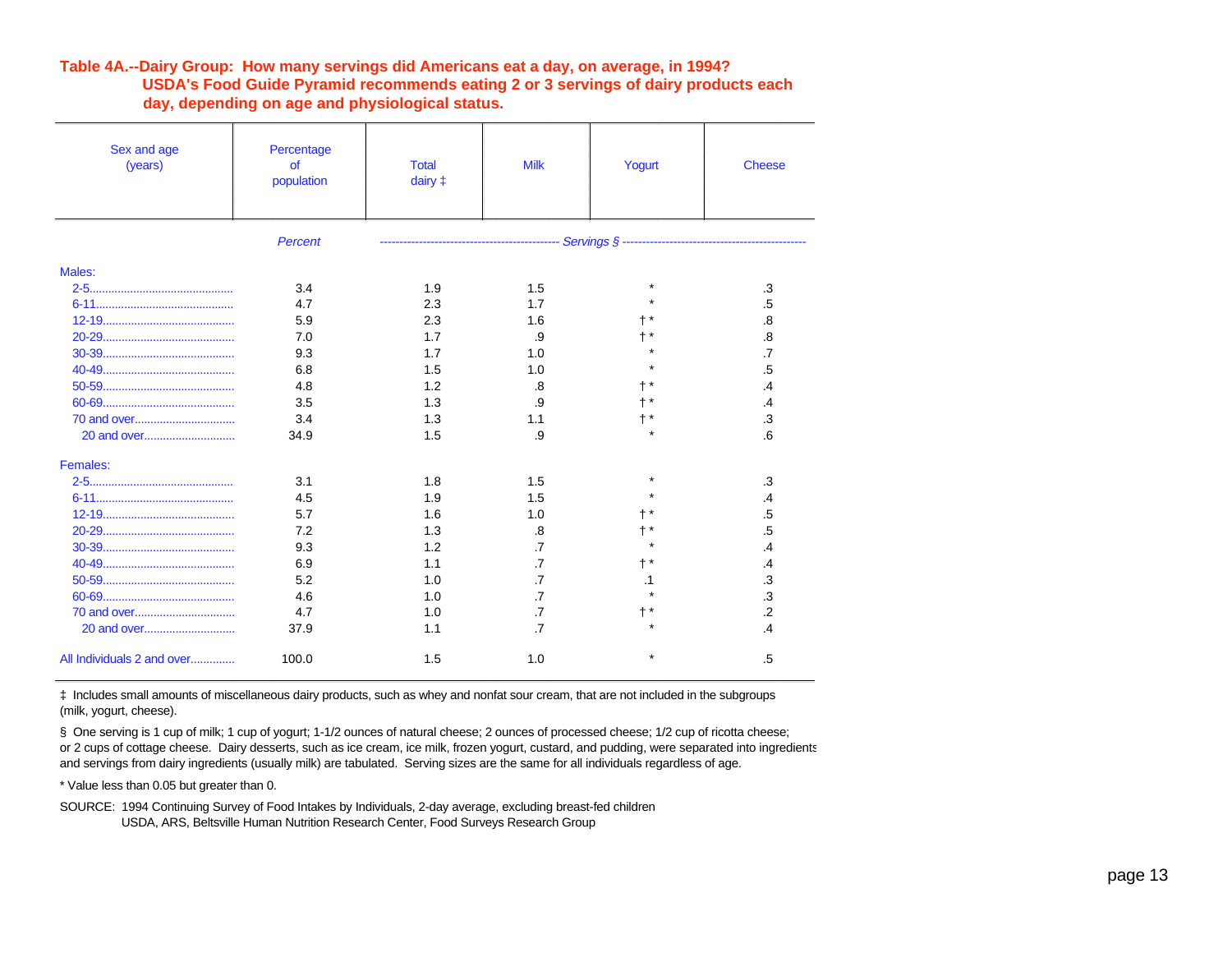#### **Table 4B.--Dairy Group: In 1994, what percentage of Americans consumed less than 1 serving of dairy products a day? What percentage consumed at least 2 servings a day? What percentage consumed the number of servings recommended by USDA's Food Guide Pyramid?**

| Sex and age                | Percentage              | Percentage of individuals              |                                               |                                                                                           |  |  |  |
|----------------------------|-------------------------|----------------------------------------|-----------------------------------------------|-------------------------------------------------------------------------------------------|--|--|--|
| (years)                    | <b>of</b><br>population | Consuming less than<br>1 serving a day | <b>Consuming at least</b><br>2 servings a day | Consuming number of<br>servings recommended<br>based on age and<br>physiological status ‡ |  |  |  |
|                            | <b>Percent</b>          |                                        | -------------------------                     |                                                                                           |  |  |  |
| Males:                     |                         |                                        |                                               |                                                                                           |  |  |  |
|                            | 3.4                     | 20                                     | 38                                            | 38                                                                                        |  |  |  |
|                            | 4.7                     | 13                                     | 50                                            | 45                                                                                        |  |  |  |
|                            | 5.9                     | 25                                     | 49                                            | 29                                                                                        |  |  |  |
|                            | 7.0                     | 37                                     | 34                                            | 27                                                                                        |  |  |  |
|                            | 9.3                     | 40                                     | 30                                            | 30                                                                                        |  |  |  |
|                            | 6.8                     | 42                                     | 29                                            | 29                                                                                        |  |  |  |
|                            | 4.8                     | 53                                     | 18                                            | 18                                                                                        |  |  |  |
|                            | 3.5                     | 48                                     | 21                                            | 21                                                                                        |  |  |  |
|                            | 3.4                     | 42                                     | 23                                            | 23                                                                                        |  |  |  |
|                            | 34.9                    | 42                                     | 27                                            | 26                                                                                        |  |  |  |
| Females:                   |                         |                                        |                                               |                                                                                           |  |  |  |
|                            | 3.1                     | 22                                     | 37                                            | 37                                                                                        |  |  |  |
|                            | 4.5                     | 18                                     | 43                                            | 37                                                                                        |  |  |  |
|                            | 5.7                     | 37                                     | 28                                            | 12                                                                                        |  |  |  |
|                            | 7.2                     | 46                                     | 21                                            | 14                                                                                        |  |  |  |
|                            | 9.3                     | 54                                     | 18                                            | 14                                                                                        |  |  |  |
|                            | 6.9                     | 52                                     | 19                                            | 19                                                                                        |  |  |  |
|                            | 5.2                     | 57                                     | 11                                            | 11                                                                                        |  |  |  |
|                            | 4.6                     | 58                                     | 12                                            | 12                                                                                        |  |  |  |
| 70 and over                | 4.7                     | 62                                     | 11                                            | 11                                                                                        |  |  |  |
|                            | 37.9                    | 54                                     | 16                                            | 14                                                                                        |  |  |  |
| All Individuals 2 and over | 100.0                   | 42                                     | 27                                            | 23                                                                                        |  |  |  |

‡ The recommendation for an individual is based on age and physiological status. Women who were pregnant or lactating and individuals 11 to 24 years of age were counted as meeting the recommendation if they consumed at least 3 dairy servings a day; all other individuals were counted as meeting the recommendation if they consumed at least 2 dairy servings a day.

SOURCE: 1994 Continuing Survey of Food Intakes by Individuals, 2-day average, excluding breast-fed children

USDA, ARS, Beltsville Human Nutrition Research Center, Food Surveys Research Group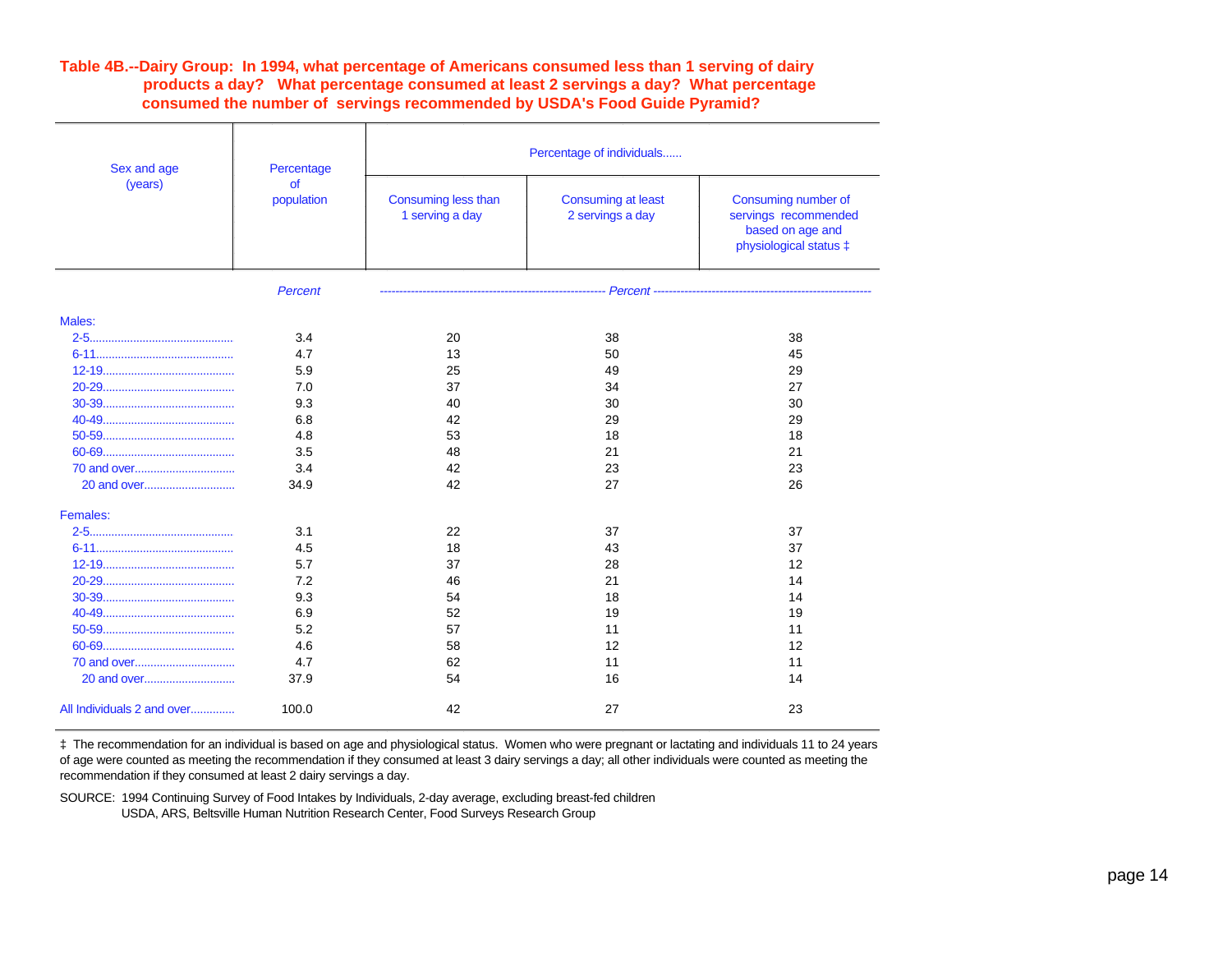#### **Table 5A.--Meat Group: How many ounces of cooked lean meat or the equivalent in meat alternates did Americans eat a day, on average, in 1994? USDA's Food Guide Pyramid recommends eating between 5 and 7 ounces of cooked lean meat or the equivalent in meat alternates each day, depending on calorie needs.**

| Sex and age<br>(years)     | Percentage<br>$\sigma$<br>population | <b>Total</b><br>meat and<br>alternates ± | <b>Meat</b> | Poultry         | Fish            | Organ<br>meat | Frankfurter<br>and lunch<br>meat | <b>Eggs</b> | Soybean<br>products § | <b>Nuts and</b><br>seeds |
|----------------------------|--------------------------------------|------------------------------------------|-------------|-----------------|-----------------|---------------|----------------------------------|-------------|-----------------------|--------------------------|
|                            | Percent                              |                                          |             |                 |                 |               |                                  |             |                       |                          |
| Males:                     |                                      |                                          |             |                 |                 |               |                                  |             |                       |                          |
|                            | 3.4                                  | 2.9                                      | 1.0         | .7              | $\cdot$ 1       | 0.0           | .6                               | .3          |                       | $\cdot$                  |
|                            | 4.7                                  | 3.8                                      | 1.5         | .7              | .3              |               | .8                               | .3          |                       | $\mathbf{.2}$            |
|                            | 5.9                                  | 5.9                                      | 2.4         | 1.6             | .4              | $+$ $*$       | .9                               | $\cdot$     |                       | $\overline{2}$           |
|                            | 7.0                                  | 7.1                                      | 3.0         | 2.0             | .3              | $\dagger$ .1  | 1.1                              | .5          |                       | $\overline{2}$           |
|                            | 9.3                                  | 6.8                                      | 2.9         | 1.7             | .6              |               | 1.0                              | .4          |                       | $\overline{2}$           |
|                            | 6.8                                  | 6.8                                      | 2.7         | 1.8             | .6              |               | 1.0                              | .5          |                       | .2                       |
|                            | 4.8                                  | 6.5                                      | 2.5         | 1.9             | .5              |               | 1.0                              | $.5\,$      | 0.0                   | $\mathbf{.2}$            |
|                            | 3.5                                  | 5.7                                      | 2.3         | 1.4             | $.5\,$          |               | .8                               | .5          |                       | $\cdot$                  |
|                            | 3.4                                  | 4.7                                      | 1.6         | 1.0             | .6              | $\dagger$ .1  | .7                               | .5          | $+$ *                 | $\cdot$                  |
|                            | 34.9                                 | 6.5                                      | 2.6         | 1.7             | .5              | $\star$       | 1.0                              | $.5\,$      |                       | $\overline{2}$           |
| Females:                   |                                      |                                          |             |                 |                 |               |                                  |             |                       |                          |
|                            | 3.1                                  | 2.6                                      | .9          | .6              | $\cdot$ 1       | $+$ $*$       | .6                               | .2          | 0.0                   | $\cdot$ 1                |
|                            | 4.5                                  | 3.1                                      | 1.1         | $\overline{.7}$ | $\cdot$ 1       | 0.0           | .8                               | $\cdot$     | t *                   |                          |
|                            | 5.7                                  | 3.9                                      | 1.7         | .9              | .3              |               | .6                               | .3          |                       |                          |
|                            | 7.2                                  | 4.0                                      | 1.4         | 1.3             | .3              |               | .6                               | $\cdot$     |                       |                          |
|                            | 9.3                                  | 4.1                                      | 1.6         | 1.1             | .3              |               | .7                               | .3          |                       |                          |
|                            | 6.9                                  | 4.2                                      | 1.6         | 1.2             | .4              | t .1          | .5                               | .4          |                       |                          |
|                            | 5.2                                  | 4.2                                      | 1.4         | 1.3             | .5              | $^{\ast}$     | .6                               | .3          | $+$ *                 |                          |
|                            | 4.6                                  | 3.8                                      | 1.4         | .9              | .6              |               | .4                               | .4          | 0.0                   |                          |
|                            | 4.7                                  | 3.5                                      | 1.1         | 1.0             | $.5\,$          | $\dagger$ .1  | .4                               | .4          |                       |                          |
| 20 and over                | 37.9                                 | 4.0                                      | 1.4         | 1.1             | $\overline{.4}$ | $+$ *         | .5                               | .3          |                       |                          |
| All Individuals 2 and over | 100.0                                | 4.8                                      | 1.9         | 1.3             | .4              |               | .7                               | $\cdot$     |                       | .1                       |

‡ Excludes cooked dry beans and peas, which are tabulated with vegetables in Table 2A; according to USDA's Food Guide Pyramid they can be counted as a vegetable or a meat alternate.

§ Includes tofu and simulated meat products made from soy.

¶ Only the lean portion of meat, poultry, fish, and simulated meat products is tabulated here. One egg, 1/2 cup of tofu, 2 tablespoons of peanut butter, 1/3 cup of nuts, and 1/4 cup of seeds are each equivalent to 1 ounce of cooked lean meat. Fat in excess of amounts in the leanest meats is tabulated as discretionary fat in Table 6.

\* Value less than 0.05 but greater than 0.

† See "Statistical notes," appendix B.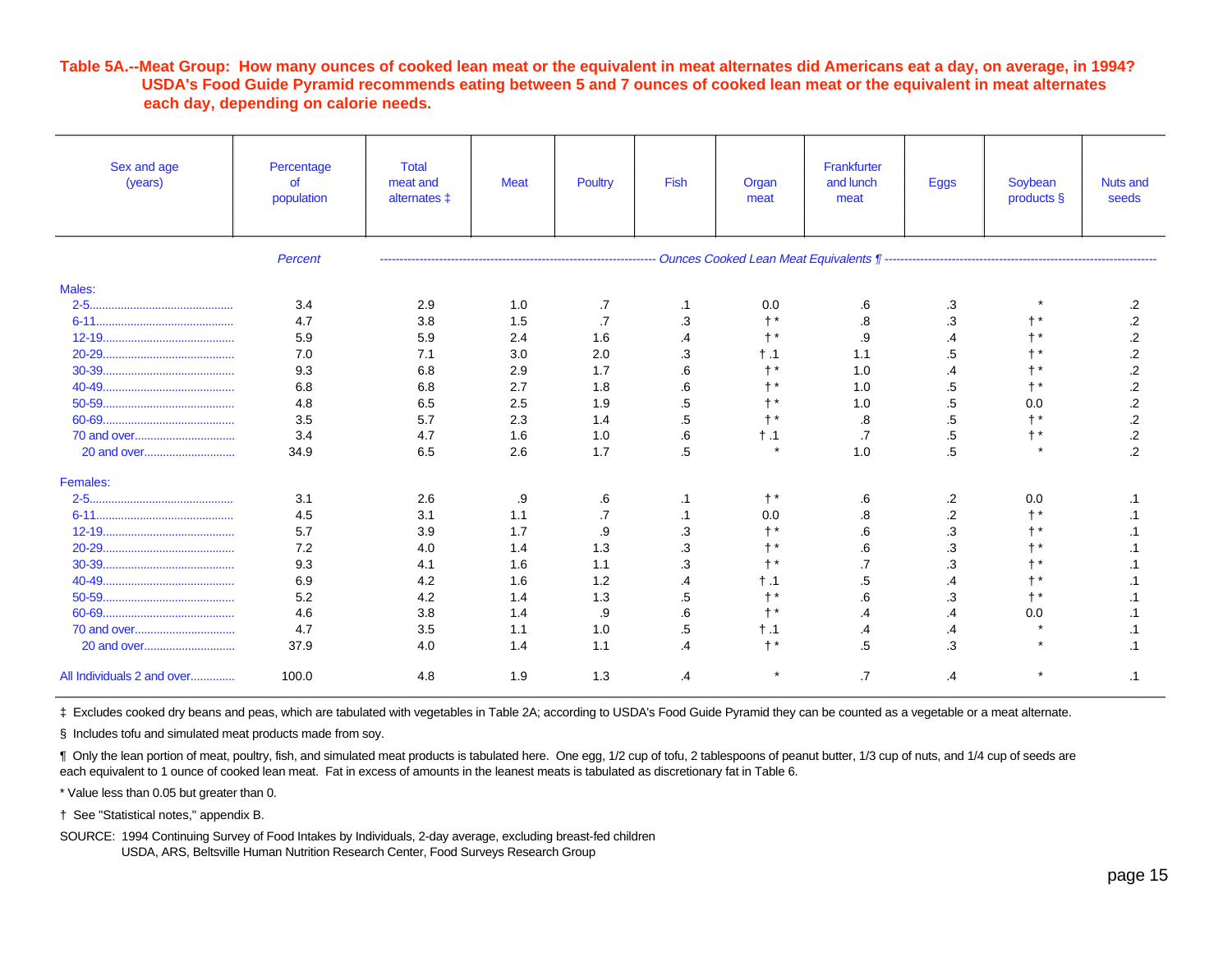#### **Table 5B.--Meat Group: In 1994, what percentage of Americans consumed less than 1 ounce of cooked lean meat or the equivalent in meat alternates a day? What percentage consumed the amount recommended by USDA's Food Guide Pyramid?**

| Sex and age                | Percentage              | Percentage of individuals                       |                                                 |                                                                                   |  |  |  |
|----------------------------|-------------------------|-------------------------------------------------|-------------------------------------------------|-----------------------------------------------------------------------------------|--|--|--|
| (years)                    | <b>of</b><br>population | Consuming less than<br>1 ounce equivalent a day | Consuming at least 5<br>ounce equivalents a day | Consuming number of<br>ounce equivalents recommended<br>based on caloric intake ‡ |  |  |  |
|                            | Percent                 |                                                 |                                                 |                                                                                   |  |  |  |
| Males:                     |                         |                                                 |                                                 |                                                                                   |  |  |  |
|                            | 3.4                     | 10                                              | 10                                              | 19                                                                                |  |  |  |
|                            | 4.7                     | $+4$                                            | 21                                              | 17                                                                                |  |  |  |
|                            | 5.9                     | $+2$                                            | 56                                              | 45                                                                                |  |  |  |
|                            | 7.0                     | $+2$                                            | 67                                              | 54                                                                                |  |  |  |
|                            | 9.3                     | $\dagger$ *                                     | 65                                              | 55                                                                                |  |  |  |
|                            | 6.8                     | $+1$                                            | 68                                              | 56                                                                                |  |  |  |
|                            | 4.8                     | $+2$                                            | 63                                              | 56                                                                                |  |  |  |
|                            | 3.5                     | $+2$                                            | 59                                              | 49                                                                                |  |  |  |
|                            | 3.4                     | $+2$                                            | 41                                              | 35                                                                                |  |  |  |
|                            | 34.9                    | -1                                              | 63                                              | 52                                                                                |  |  |  |
| Females:                   |                         |                                                 |                                                 |                                                                                   |  |  |  |
|                            | 3.1                     | 14                                              | 8                                               | 17                                                                                |  |  |  |
|                            | 4.5                     | 9                                               | 13                                              | 11                                                                                |  |  |  |
|                            | 5.7                     | 9                                               | 27                                              | 24                                                                                |  |  |  |
|                            | 7.2                     | 6                                               | 28                                              | 24                                                                                |  |  |  |
|                            | 9.3                     |                                                 | 28                                              | 26                                                                                |  |  |  |
|                            | 6.9                     | 6                                               | 29                                              | 27                                                                                |  |  |  |
|                            | 5.2                     | 5                                               | 30                                              | 28                                                                                |  |  |  |
|                            | 4.6                     | $+5$                                            | 27                                              | 26                                                                                |  |  |  |
|                            | 4.7                     | 6                                               | 20                                              | 18                                                                                |  |  |  |
|                            | 37.9                    | 5                                               | 27                                              | 25                                                                                |  |  |  |
| All Individuals 2 and over | 100.0                   | 5                                               | 39                                              | 34                                                                                |  |  |  |

‡ Recommended amounts were derived from sample patterns in "The Food Guide Pyramid" (USDA 1992). Individuals consuming less than 2,200 calories met the recommendation if they ate at least 5 ounces of cooked lean meat equivalents a day; individuals consuming 2,200 up to 2,800 calories met the recommendation if they ate at least 6 ounces of cooked lean meat equivalents a day; and individuals consuming 2,800 calories or more met the recommendation if they ate at least 7 ounces of cooked lean meat equivalents a day. The recommendation was adjusted for children 2 to 5 years old who consumed less than 1,600 calories. To allow for their lower energy needs, the minimum recommendation was lowered by one-third to 3.3 ounce equivalents. (For grains, fruits, and vegetables, these children's intakes were compared to minimum recommendations, but smaller serving sizes counted as a serving.)

\* Value less than 0.5 but greater than 0.

† See "Statistical notes," appendix B.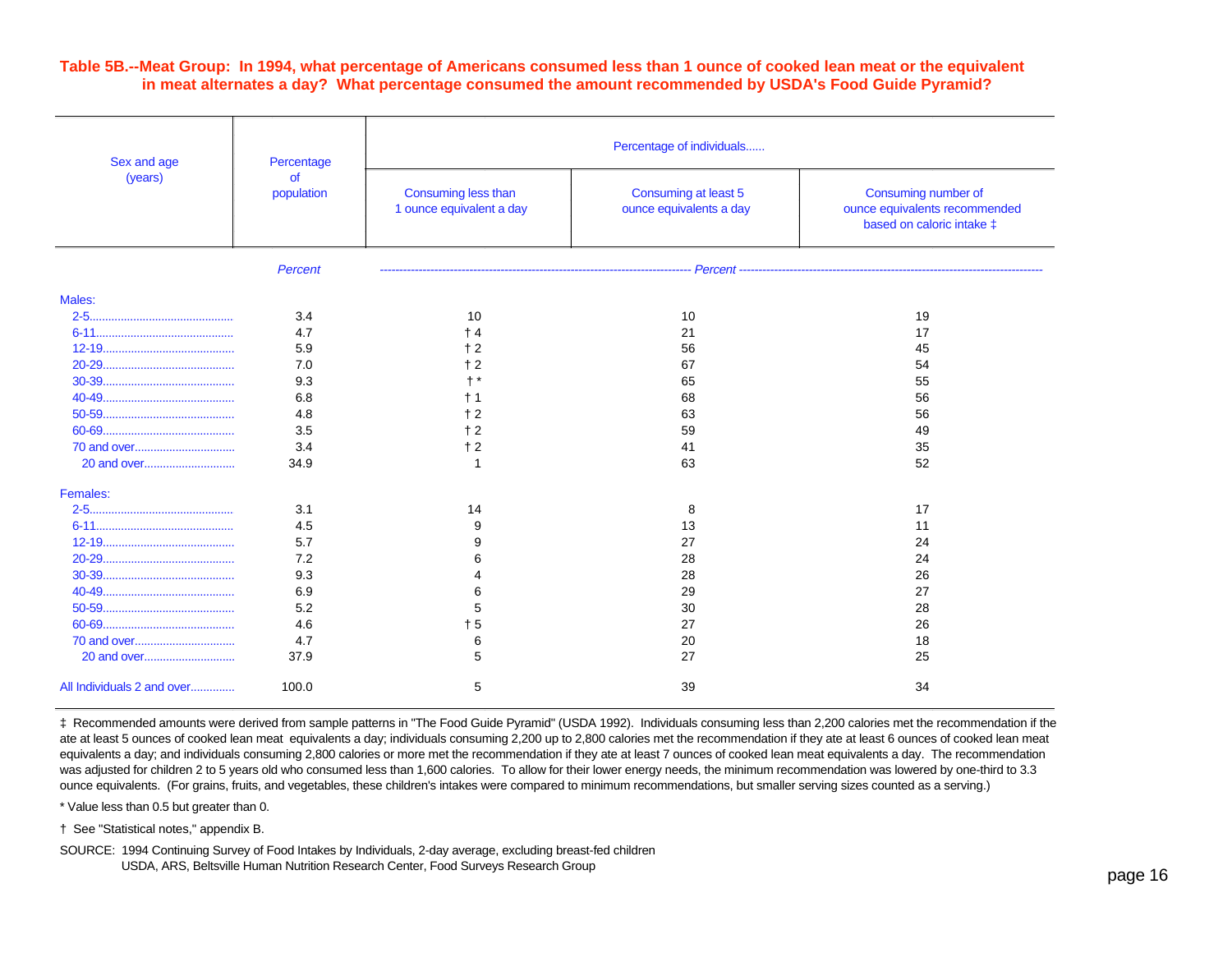#### **Table 6.--Pyramid Tip: How many calories and how much fat and sugar did Americans eat a day, on average, in 1994? USDA's Food Guide Pyramid recommends that fats and sugars be used sparingly; they contain calories and little else of nutritional value.**

| Sex and age<br>(years)     | Percentage<br>of<br>population | Food<br>energy      | <b>Total</b><br>fat | <b>Discretionary</b><br>fat $\pm$                                             | <b>Added</b><br>sugars § | <b>Discretionary</b><br>fat | <b>Added</b><br>sugars |
|----------------------------|--------------------------------|---------------------|---------------------|-------------------------------------------------------------------------------|--------------------------|-----------------------------|------------------------|
|                            | Percent                        | <b>Kilocalories</b> |                     | -------------------------- Percent of Kilocalories -------------------------- |                          | <b>Grams</b> --------       | --- Teaspoons ¶ ---    |
| Males:                     |                                |                     |                     |                                                                               |                          |                             |                        |
|                            | 3.4                            | 1,549               | 32.7                | 25.4                                                                          | 15.1                     | 44.4                        | 14.9                   |
|                            | 4.7                            | 1.961               | 33.3                | 25.8                                                                          | 17.8                     | 56.7                        | 21.5                   |
|                            | 5.9                            | 2,705               | 32.9                | 25.2                                                                          | 20.5                     | 76.6                        | 35.4                   |
|                            | 7.0                            | 2,745               | 33.5                | 24.9                                                                          | 15.7                     | 76.5                        | 26.7                   |
|                            | 9.3                            | 2,549               | 34.4                | 25.9                                                                          | 14.7                     | 74.2                        | 23.6                   |
|                            | 6.8                            | 2,444               | 34.6                | 25.7                                                                          | 13.1                     | 70.6                        | 20.0                   |
|                            | 4.8                            | 2,184               | 34.2                | 25.3                                                                          | 13.1                     | 63.1                        | 18.1                   |
|                            | 3.5                            | 2,086               | 33.2                | 24.5                                                                          | 12.0                     | 58.4                        | 16.3                   |
|                            | 3.4                            | 1,868               | 33.4                | 24.9                                                                          | 11.4                     | 53.1                        | 13.7                   |
|                            | 34.9                           | 2,403               | 34.0                | 25.4                                                                          | 13.7                     | 68.7                        | 21.0                   |
| Females:                   |                                |                     |                     |                                                                               |                          |                             |                        |
|                            | 3.1                            | 1,432               | 33.4                | 26.3                                                                          | 15.9                     | 42.5                        | 14.3                   |
|                            | 4.5                            | 1.733               | 32.8                | 25.7                                                                          | 18.3                     | 49.5                        | 20.4                   |
|                            | 5.7                            | 1,859               | 33.1                | 25.3                                                                          | 19.1                     | 53.2                        | 22.2                   |
|                            | 7.2                            | 1,709               | 33.1                | 25.4                                                                          | 17.5                     | 49.6                        | 18.8                   |
|                            | 9.3                            | 1.661               | 32.2                | 24.2                                                                          | 15.8                     | 45.4                        | 16.8                   |
|                            | 6.9                            | 1,627               | 33.8                | 25.4                                                                          | 13.5                     | 46.6                        | 13.9                   |
|                            | 5.2                            | 1,565               | 33.2                | 25.0                                                                          | 13.4                     | 45.0                        | 13.2                   |
|                            | 4.6                            | 1.458               | 32.9                | 24.6                                                                          | 12.1                     | 40.6                        | 11.6                   |
|                            | 4.7                            | 1.345               | 32.2                | 23.9                                                                          | 12.3                     | 36.3                        | 10.6                   |
|                            | 37.9                           | 1,587               | 32.9                | 24.8                                                                          | 14.5                     | 44.7                        | 14.8                   |
| All Individuals 2 and over | 100.0                          | 1.971               | 33.3                | 25.2                                                                          | 15.2                     | 56.1                        | 19.2                   |

‡ Discretionary fat includes fats added to foods in preparation and at the table (i.e., cream, butter, margarine, cream cheese, oil, lard, meat drippings, cocoa, and chocolate) and fat from grain products, vegetables, fruits, dairy products, and meats and meat alternates beyond amounts people would consume if they seleted only the lowest-fat foods in each food group.

§ Includes white sugar, brown sugar, raw sugar, corn syrup, honey, molasses, and artificial sweeteners containing carbohydrate that were eaten separately or used as ingredients in processed or prepared foods such as breads, cakes, soft drinks, jams, and ice cream. Does not include sugars such as fructose and lactose that occur naturally in foods such as fruit and milk.

¶ Quantities are standardized on a carbohydrate equivalent basis. One teaspoon of added sugars is defined as the quantity of a sweetener that contains the same amount of carbohydrate as 1 teaspoon (4 grams) of table sugar (sucrose).

SOURCE: 1994 Continuing Survey of Food Intakes by Individuals, 2-day average, excluding breast-fed children

USDA, ARS, Beltsville Human Nutrition Research Center, Food Surveys Research Group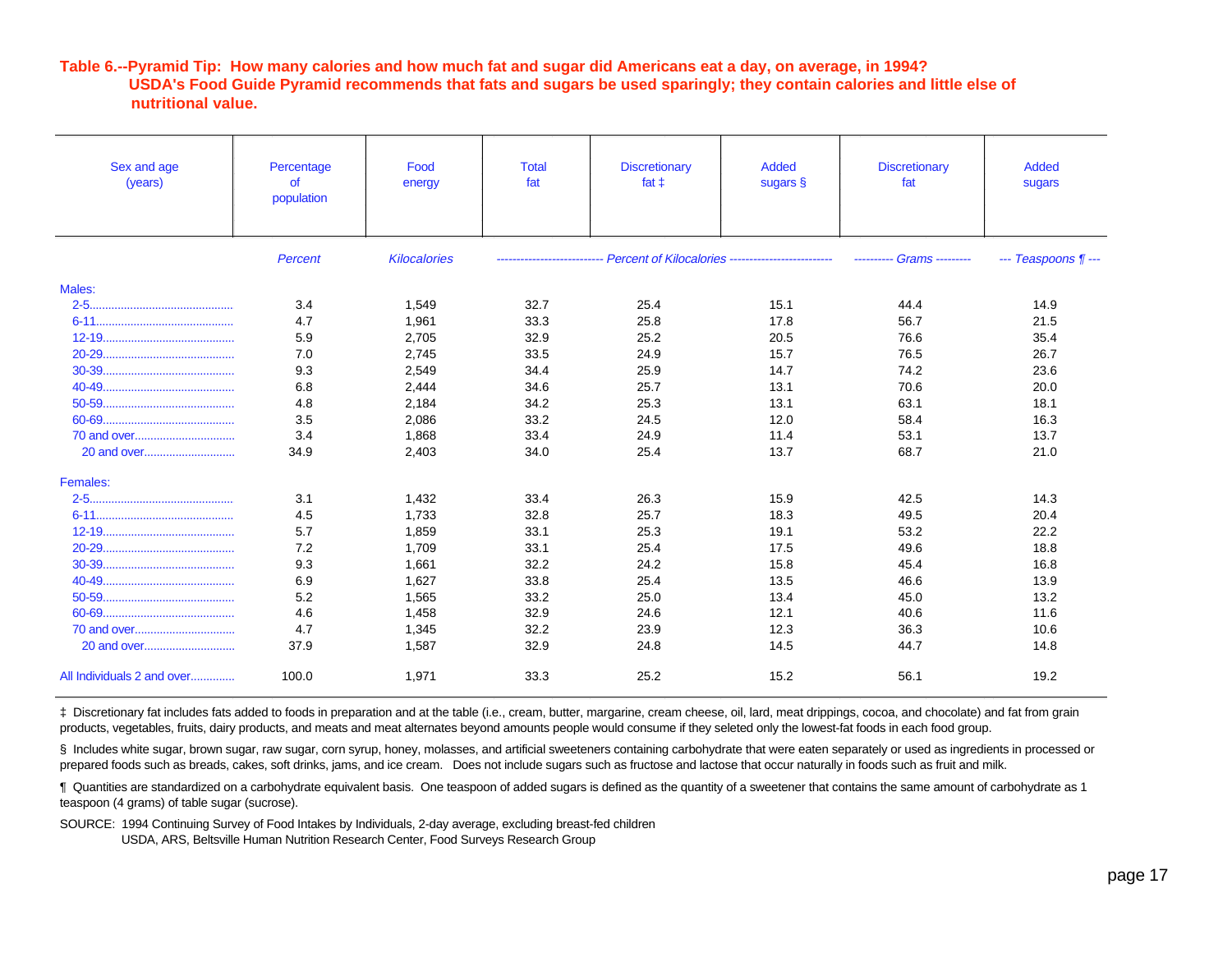## **APPENDIX A. PYRAMID SERVINGS: COUNTS OF 2-DAY RESPONDENTS AND POPULATION PERCENTAGES, BY SEX AND AGE, 1994**

#### **Interpreting information in Appendix A--**

• Appendix A shows unweighted counts of survey respondents in each sex-age group shown in the tables and the weighted percentages of the population that they represent. One breast-fed child is excluded from the unweighted counts and the weighted percentages of the population they represent. Weights are used to account for differential rates of selection and nonresponse, to calibrate the sample to match population characteristics known to be correlated with eating behavior, and to equalize intakes over the 4 quarters of the year and the 7 days of the week.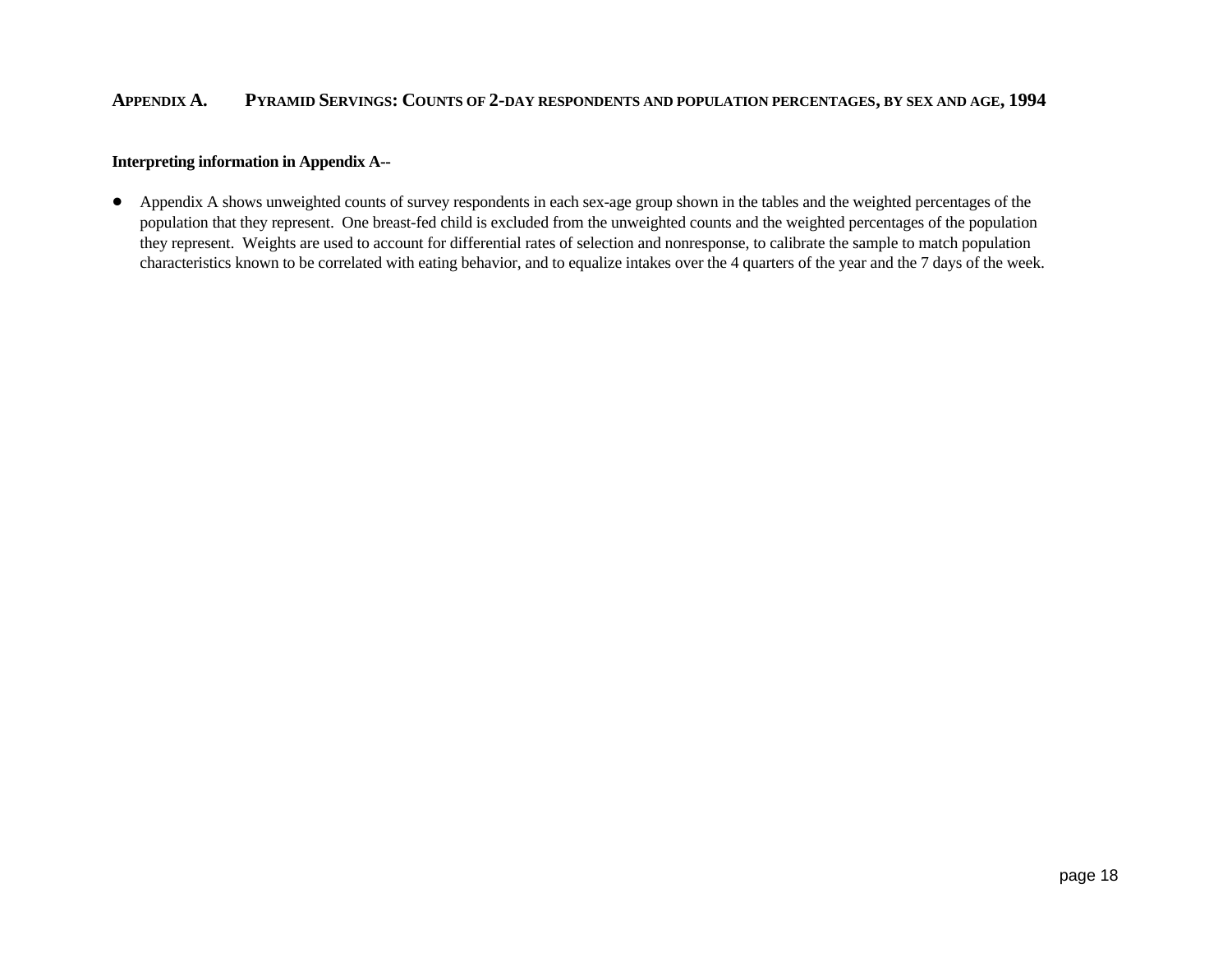| Sex and age<br>(years)     | $2$ -day<br>count<br>(unweighted) | $2$ -day<br>percentage of<br>population<br>(weighted) |
|----------------------------|-----------------------------------|-------------------------------------------------------|
|                            |                                   | --------------- Percent ------------                  |
| Males:                     |                                   |                                                       |
|                            | 419                               | 3.4                                                   |
|                            | 252                               | 4.7                                                   |
|                            | 268                               | 5.9                                                   |
|                            | 244                               | 7.0                                                   |
|                            | 295                               | 9.3                                                   |
|                            | 288                               | 6.8                                                   |
|                            | 255                               | 4.8                                                   |
|                            | 231                               | 3.5                                                   |
|                            | 234                               | 3.4                                                   |
| 20 and over                | 1,547                             | 34.9                                                  |
| Females:                   |                                   |                                                       |
|                            | 410                               | 3.1                                                   |
|                            | 254                               | 4.5                                                   |
|                            | 261                               | 5.7                                                   |
|                            | 256                               | 7.2                                                   |
|                            | 278                               | 9.3                                                   |
|                            | 287                               | 6.9                                                   |
|                            | 272                               | 5.2                                                   |
|                            | 232                               | 4.6                                                   |
|                            | 216                               | 4.7                                                   |
|                            | 1,541                             | 37.9                                                  |
| All Individuals 2 and over | 4,952                             | 100.0                                                 |

# **Appendix A.-- Pyramid Servings: Counts of 2-day respondents and population percentages, by sex and age, 1994**